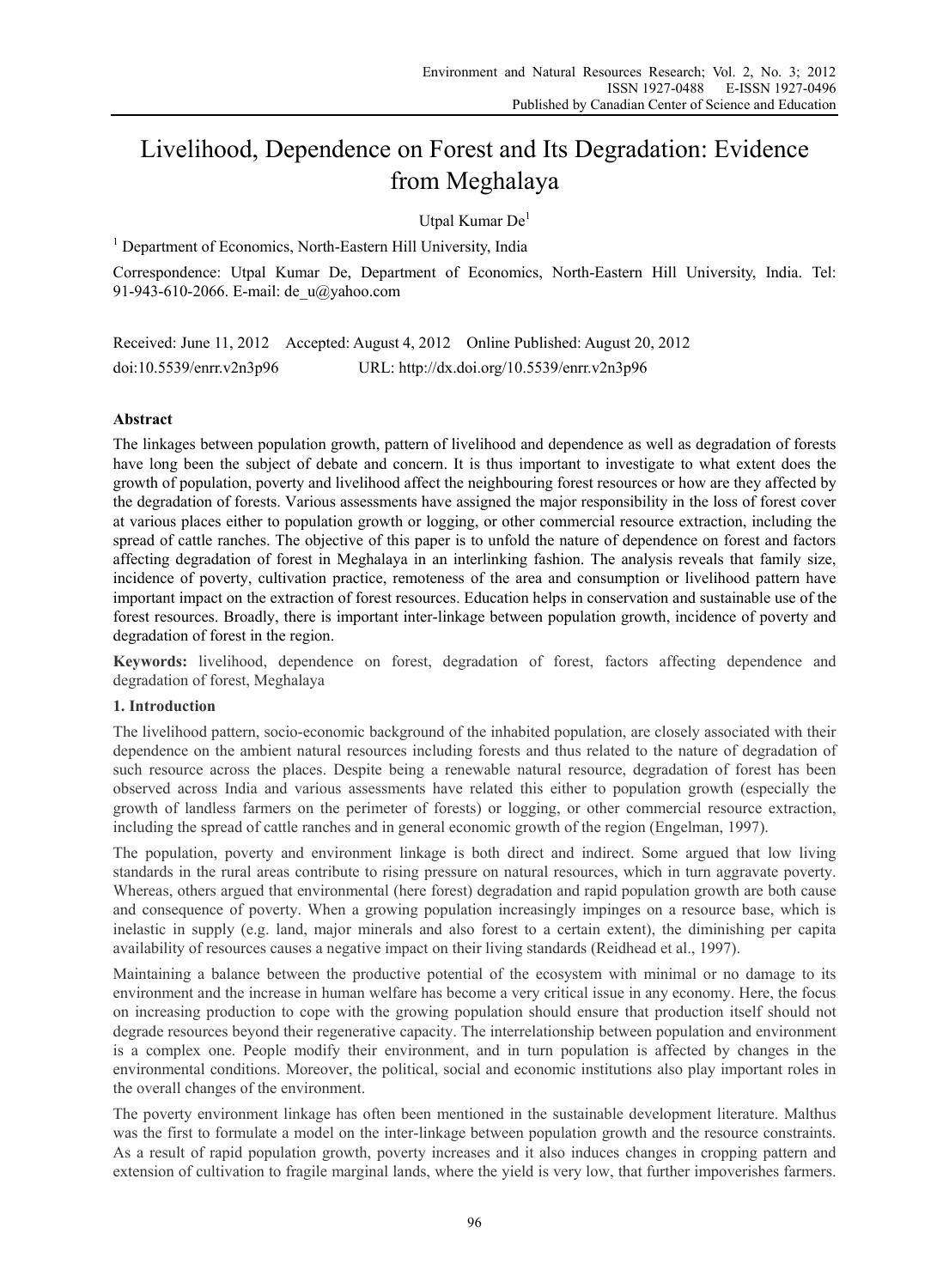Ehrlich (1968), Ehrlich and Ehrlich (1990), Mink (1993), Subedi (1997) viewed that environmental deterioration is the direct consequence of population growth.

With growing population and unsustainable consumption patterns of the poorer and their life-styles, the natural resource base of the region including forest has been shrinking and environmental conditions are also deteriorating rapidly. The degradation of forest cover contributes to poverty through worsened health and by constraining the productivity of those resources upon which the poor rely, and poverty restricts capacity of poor to acting in ways, which are not suitable for environment (Neena, 2000). Gill (1999) recognised the deteriorating impact of growing human population on the environmental condition and the resulting fragile environment of Jammu and Kashmir. He opined to contain the population growth that can sustain there without causing undue stress and damage to the physical environment. Sustainable development, thus, is not just about protecting the environment but using our natural resources in the best possible way to eliminate poverty and improve quality of life (Aluko, 2004). These interests raised growing awareness of and fear about environmental degradation effected by the increasing pressures on resource due to population growth and increasing access to resources. Despite this growing awareness, it is only in recent times that concerted attempts are being made to address the problems resulting from environmentally deleterious and unequal development. These efforts require a multidisciplinary approach to understand the ways in which environmental degradation has contributed to the entrenchment of poverty especially in the state of Meghalaya.

Forests meet essential and indispensable needs of the rural population in the form of small timber, fuel, fodder, grazing, and a variety of minor forest produce such as grass, fencing material, bark, fibre, edible flowers and roots, gum and honey, etc. In rural areas, forests even supply food and shelter to the people as well as animal population. Forests also yield a variety of produce of commercial and industrial importance such as timber for buildings, pit props and supports for mining, raw material for forest-based industries like pulp and paper, plywood and boards, rayon, matches, shellac, medicinal plants, and essential oils (Chauhan & Chuahan, 1998). But to a large extent the exploitation of forest resources in Meghalaya has failed to meaningfully alleviate the poverty of most of its population. The exploitation of the resources in many cases is uncontrolled and due to its very nature of open access or extent of rural poverty is unsustainable.

About 80 per cent of the population in the state of Meghalaya, India still lives in rural areas and agriculture is their main occupation. The people here constantly look for additional land for expanding their cultivation to support the increasing population as well as to improve their economy. In this process, people have been extending cultivation even to the steep hill slopes and clearing forest, raising tendency of soil erosion and affecting the environment. Net-cropped area has increased from 174 thousand hectare in 1976-77 to 219 thousand hectare in 2003-04. Also pressure on forestland increased due to rising number of families under shifting cultivation (Lyngkhoi, 2007). Moreover, there has been increasing demand for timber and non-timber forest products, which is clear from the rising aggregate outputs from the forest in Meghalaya (Lyngkhoi, op cit). Apart from cutting and clearing of forests for agriculture, a large amount of trees have been cut annually for fuel-wood, as firewood is the major source of energy especially in these rural areas.

The objective of this paper is to unfold the nature of dependence on forest and factors affecting degradation of forest in Meghalaya in an interlinking fashion. In the next section a brief review of some available earlier studies on such linkages has been done. Thereafter methodology of the study is described, which is followed by observation and analysis. The concluding remarks are given in the last section.

### **2. A Brief Review of Some Earlier Studies on Linkages**

A series of writings since 1960s by Ehrlich (1968), Meadows et al. (1972), Ehrlich and Ehrlich (1990) etc., predicted (in Malthus's line, 1798) that the world would be falling short of critical natural resources after some time if population continues to grow. They argued that if the existing patterns of population growth and resource use continued, it would lead to environmental break down and economic collapse. Even the renewable natural resources like forest, fishery can be exhausted if the population exceeds the carrying capacity and thus rate of extraction is higher than the rate of regeneration. Therefore the Club of Rome stressed on maintaining a balance between the population growth and exploitation of resources for the maintenance of ecological balance and sustainable development of the economies.

Southgate (1988) as well as Ives and Messerli (1988) also cited population growth as the prime contributor to unsustainable deforestation in tropical Africa and the Amazon basin, through the expansion of agriculture and other subsistence activities. Dreze and Sen (1989) have also identified the incidence of poverty and the population growth as the principal reason for the degradation of resources. Joshi (1990) also argued that poverty and population growth (over 2 per cent per year) has affected the economic growth and development of the state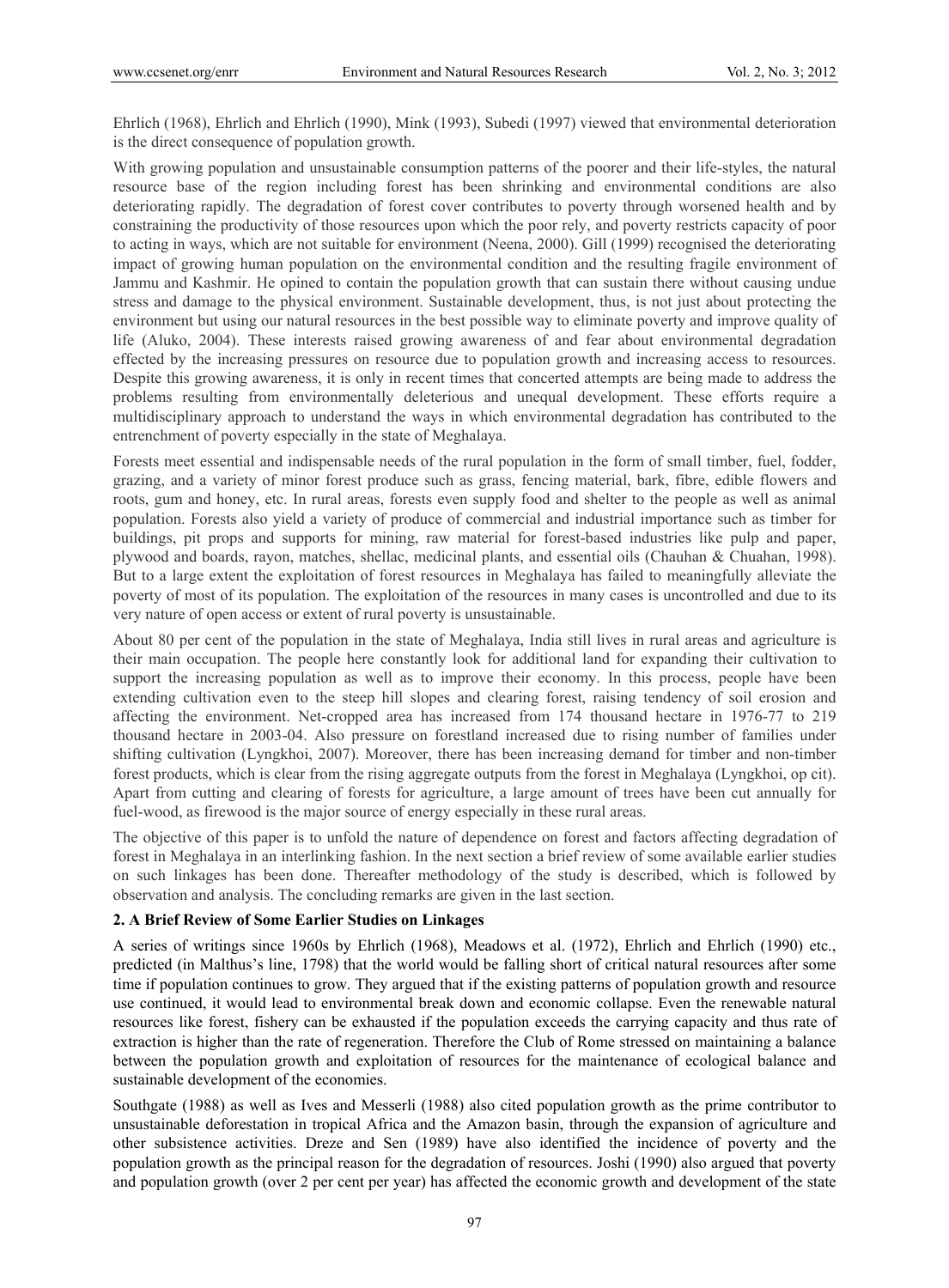of Meghalaya. Sen (1994) mentioned that the growth of population is the cause of several problems such as it intensifies food problem, reduces the quality of life of the people and also the happiness of the human race. Dasgupta (1994) also identified the degradation of forest that affects the environment and the resources available for economic development. The main causes of forest degradation are the institutional fashion and poverty. He argued that when population size is higher relatively to the resources available, the more urgent is needed to control the growth of population. At the local level, the combination of poverty and rapid growth of population is often cited as contributing to environmental degradation -for example, rising population pressure leads to farming to hill sides and other marginal areas causing more soil erosion or heavy cutting of forests for fuel, etc. (Birdsall, 1994). Also the small local externality provides an explanation for lack of collective action among local villagers to regulate forest use. The argument for external policy interventions thus depends on the significance of associated non-local externalities related to ecological effects of Himalayan forest degradation and thus Baland et al. (2006) suggested for LPG subsidy to reduce fuel-wood collection and damage to the forest in Himalayan region.

On the other hand, free market economists (the neoclassical) and Julian Simon (1981, 1996), Simon and Myers (1994), Johnson (2000) etc were of the opinion that population growth is not a danger, but a benefit. The world is not running at the risk of shortage of resources. Population growth in many ways helps economic development and better management of resources through their effort and improving knowledge, innovation. Despite huge population growth in the last century the level of well-being has increased manifold and that has been mainly due to the advancement of technology. People of this line argued on the ground of long term absence of catastrophe, major famines, rising average food supply, standard of living, declining mortality, and etc.

These arguments however contradicted by the rising pollution level in many parts of the world, global worming, acid rain, ozone layer depletion, declining forest resources, rising mortality due to lack of safe drinking water, falling long term land productivity, loss of biodiversity in the second half of  $20<sup>th</sup>$  Century. Here it may be noted that growth of population; when total population is well below the carrying capacity, normally helps better utilisation of resources with given technology and other parameters. If it crosses that limit, it would increase pressure on and thus depletion of resources. Advancement of technology enhances the scope for use of any resource, its productivity but there is uncertainty about the pace and uniformity of its regeneration. Degradation of such resources also varies with the variation in consumption basket that changes along with the changes in living standard and also adjusted by the people with technological invention and innovation (De, *op. cit*).

Bhagat and Hassan (1994) have shown that the changes in major environmental parameters and degradation of resources in the world during the last Century especially after 1950 was mainly due to the rapid growth of consumption of fossil fuel, industrial production and the growth of the economy, which have been much higher than the rate of growth of population. Therefore, the degradation of natural resources is not only due to the growth of population, but also due to the rapid growth of consumption of resources coupled with the advancement of technology and the later one is much more important than the former one (Macneill, 1989). The rise in per capita consumption of such resources in North America and Western Europe have been much higher than that of other parts of the world, though the rate of population growth was comparatively lower in North America and Western Europe.

Therefore population may be one of the reasons but not the only reasons for the degradation of forest. Ownership pattern may be the other reason. If the resource whether forest or any other is a common resource it will be prone to over-utilisation and hence subject to rapid degradation (Hardin, 1968). Though a major part of forest in Meghalaya is under the community ownership, in most cases there is open access.

Using panel data at the cross-country level and using regression analysis, Cropper and Griffiths (1994) reported that economic growth would not necessarily solve the problem of degradation of forest. Deforestation in developing countries are also due to market failure arises out of undefined property right, zero private cost of deforestation and as most of the poor people has no property right they do not have the incentive to make efficient use of forest land. But higher population growth leads to higher deforestation and thus in their opinion, controlling population growth is the best way to reduce the rate of deforestation.

Though poorer are often blamed for the degradation of the forest, actually they are not always responsible for that, as in many cases they do not have even proper access due to lack of property right. Also because of their indigenous knowledge and for survival, sometimes they are found to better manage and invest in such resources. It is rather the non-poor who has better access to such resources; damage much of the forest resource. The rich overexploit the forest to make profit whereas the poorer are highly affected due to such degradation (World Bank, 1987 & 1988). Boyce (1994) also argued that it is not poverty but a combination of greed, power and wealth that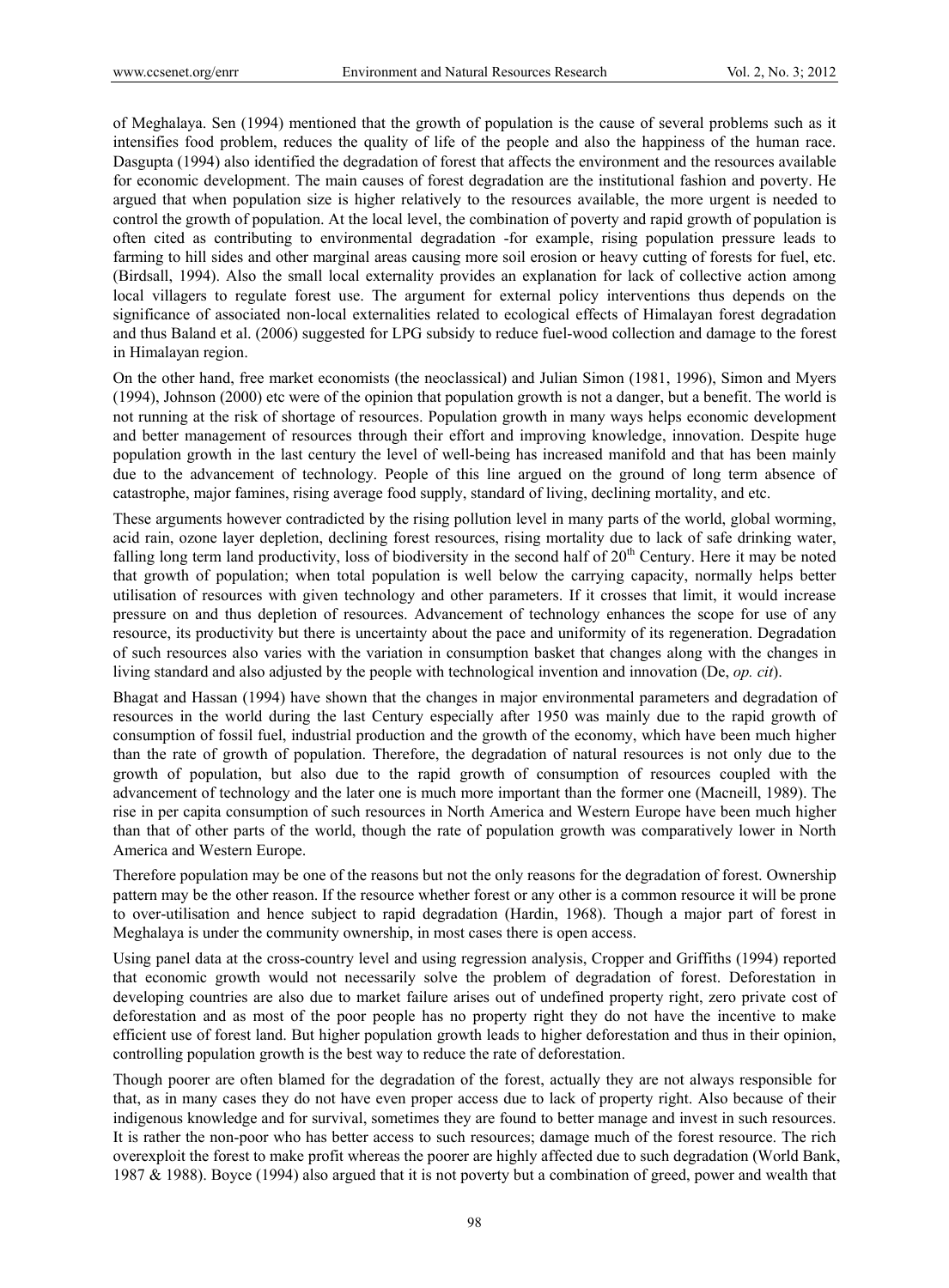causes environmental degradation in many developing countries. Some studies found logging as the principal activity responsible for unsustainable deforestation in many parts of Asia, Central Africa and South America (Somanathan, 1991; Anderson, 1989; Repetto, 1990; Cropper & Griffiths, 1994). During 1980s also in Meghalaya to a certain extent, due to attractive benefit in the logging industries many of the community forests were privatised that had been harvested unsustainably.

Also there are studies that show that agricultural and pastoral encroachment has been the primary forces behind unsustainable deforestation and logging has been the catalyst. The infrastructure (road etc) developed due to the expansion of logging opened up forestlands for agricultural and pastoral activities that intensified unsustainable deforestation activities in Amazon basin (Goodland, 1991). Westby (1987), Cruz and Gills (1990) argue that shifting cultivators, agricultural and pastoral encroachment in the wake of logging trails were the major causes of deforestation. Jaganathan (1989) highlighted that market were the main factors causing deforestation in Indonesia. There logging activities were followed by conversion of such land to estates and mixed gardens. Of course poorer were involved in unsustainable activities on such logged lands after being abandoned by previous landlords.

FAO (1993) study also concluded that agricultural expansion driven primarily by population pressures was the principal cause for tropical deforestation in the past. Population pressure as well as government policies, which provided incentives for people to move into these areas contributed to the conversion of large tracts of forestlands into permanent agricultural lands. Also FAO (2005) study shows that the highest rate of deforestation in South America especially in Brazil in the world during 2000-2005 was due to the expansion of soybean plantations and cattle ranches. During the same period the second largest net loss in forests were observed in Africa, particularly in Nigeria and Sudan, which was largely due to the subsistence activities.

Using panel data on degradation of forest, incidence of poverty and level as well as variation in per capita SDP, De (2006) has found a significantly positive correlation between income variation and degradation. Also a positive relation is observed in his study between reduction in poverty and degradation of forest. EKC principle however says that the degradation first increase with the rise in income (i.e., in the early stage of development) and after reaching a peak level it declines with further development (Grossman & Krueger, 1995). He opined that the states of North East India were still low developed having lower per capita income than the national average and hence, they were on the rising phase of EKC. Moreover, whatever poverty reduction had taken place it was at the cost of forest resources, which were easily accessible by the people.

Kuri (2005) has examined the dependence of people on the forest resources in the villages of Arunachal Pradesh and found that almost one-fourth of family income of the poor households comes from common forests resources. The rapid growth of population in the North East India is also partly due to the influx of people from the neighbouring countries, Bangladesh and Nepal and those immigrants in many cases are responsible for the damage of forest cover (Singh, 1987). The rate of growth and size of population in the states of North Eastern India has influence on environment, natural resources and existing system of food productions. As a result of this, the region is experiencing depletion of flora, fauna and soil, fragmentation of cultivated land, rise in import of food grains from other regions and some socio-economic and cultural problems (Husain, 1994).

The demand for timbers, fuel-wood and other commercial uses of forests continued to rise rapidly with fast population growth and causing adverse ecological change and depletion of forest in Meghalaya (Lamin, 1995). In rural areas with large number of population, there is always a tendency to over-exploit the supply of natural resources. Exploitation of forest resources can be attributed to the commercial logging and cultivation purposes, which consequently led to the deforestation and soil erosion (Sanchez, 1998). Datta (2000) and Dutta (2000) also blamed high rate of growth of population, lack of planning and uneconomic use of land for shifting cultivation for the loss of forest cover in vast areas of Meghalaya.

## **3. Materials and Methods**

Secondary data (collected from Census Report, Directorate of Statistics, Govt. of Meghalaya, and Statistical Handbook) is used to examine the Karl Pearson's simple correlation between inter-district variation in population growth, density of population, rural literacy rate, income from forest and degradation of forest during the decade of 1990s. As data on all the variables are not available for long period of time as well as for all the districts of Meghalaya, inter-district comparison regression analysis cannot be performed. Therefore, through two-way correlation table (as mentioned earlier) the pattern of relationship among inter-district variation in population growth, rural poverty, changes in contribution of forestry to Net District Domestic Product (NDDP), changes in net earnings from the forest, variation in literacy rate etc is explained. From the correlations among the variables, we tried to find out the dynamic linkage if exists and its nature in the state of Meghalaya. But, as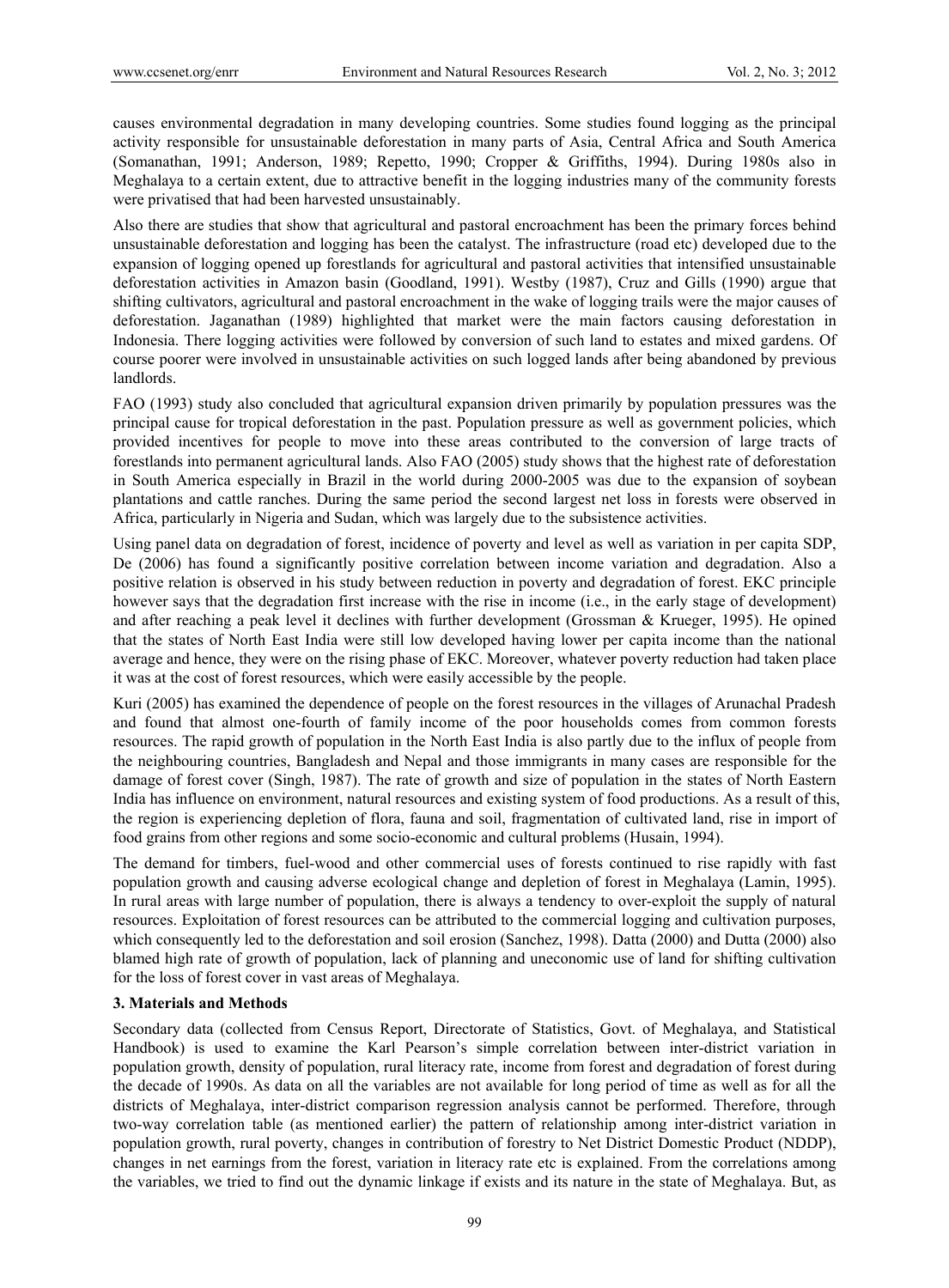the district-wise data on over time changes in poverty is not available and hence correlating changes in poverty with that of forest or population is not possible; we took recourse to primary data to better analyse the inter-linkages among those variables.

As there was lack of data on exact poverty and the nature of dependence of people on forest, primary data have been collected during April-June 2006, from four sample villages in Meghalaya and from the observations on socio-economic characteristics of the sample households and their utilisation of forest resources we tried to unearth the linkages.

Four villages have been selected purposively (two from East Khasi Hills, one from West Khasi Hills and one bordering East and West Khasi Hills) after having a preliminary idea about their locations, characteristics and level of degradation of the forest resource, distance from their nearest towns and business centres, communication facilities and socio-economic condition of the people. Also, the requirement of time, accessibility and cost for the collection of data has been taken into consideration in this regard. These villages are Mawtawar, Laitjem, Sohïong and Mawlangkhar.

Mawtawar and Laitjem are located in Mylliem Community and Rural Development Block and Sohïong in Mawphlang Community and Rural Development Block of the East Khasi Hills district. Whereas, Mawlangkhar belongs to the erstwhile Nongstoiñ (and now to Mawthadraishan) Community and Rural Development Block of West Khasi Hills district.

Sohïong and Mawlangkhar are situated far away from their nearest towns, approximately 30 and 20 KM away from Shillong and Nongstoiñ respectively. Mawtawar and Laitjem are within 5 and 12 KM from their nearest town, Shillong. That means two villages are located nearer to their nearest towns (within 15 KM) and two are far away from their nearest towns (more than 15 KM). Presence or absence of timber industries in and around the village is also taken into consideration while choosing the villages. There is only one saw-mill now operating at Mawtawar. Earlier there were five at Laitjem of which now, only three are in operation and at Sohïong earlier there were five and only two are actively running and there is no timber industry at Mawlangkhar though earlier there was one.

From each village, 40 families have been selected by simple random sampling without replacements i.e., in total 160 families have been chosen as sample units. From each family, information on their social and economic background especially family size and composition, level of education, land holding, occupation, monthly income, method of cultivation (if farmer), monthly consumption items, housing pattern and materials used in housing, land holding, number of cattle owned, materials (food, non food, housing and marketable items) collected from the neighbouring forests have been gathered. Also we have taken note of the nature of degradation of forests in all those four villages. From there we tried to find out the reasons for differences in dependence of people on the forest and the difference in level of degradation. From the personal experience, we observe that Mawtawar and Sohïong recorded very high degradation of forests during past decade. Most part of the primary forests in these two villages have been disappeared because of both subsistence and commercial activities, and still now it is continued as these two villages are nearer to business centres and incidence of poverty is also high (though relatively better than the other two villages) despite closer to urban area. Influx of population from the remote villages further compounded the problem. Because of lack of alternative opportunities, education facilities and rising pressure on jhum land, poor people migrate to urban informal sector and settle in the outskirt of the city or stay in the nearby villages from where they can shuttle everyday to their working place. The degradation of forest in the other two villages, Laitjem and Mawlangkhar, are however less as compared to Mawtawar and Sohïong, though they are relatively poorer and there is less availability of substitutes of forest produce like fuel-wood. Agriculture is their main occupation. However, people are also engaged in other occupation and business activities in these villages but on a very minor scale except in Mawtawar.

The socio-economic status of the people is examined through their land holding, ownership of cattle, housing pattern, source of earning and its level. Also dependence on forest is gathered from the items collected and their quantity, proportion of income comes from collection of forest resource, which is again regressed on several explanatory variables like per capita income, educational level, family size, land holding etc to examine the impact of various factors on the dependence on forest resources that helps in understanding the reasons for forest resource degradation in the state and its spatial differences.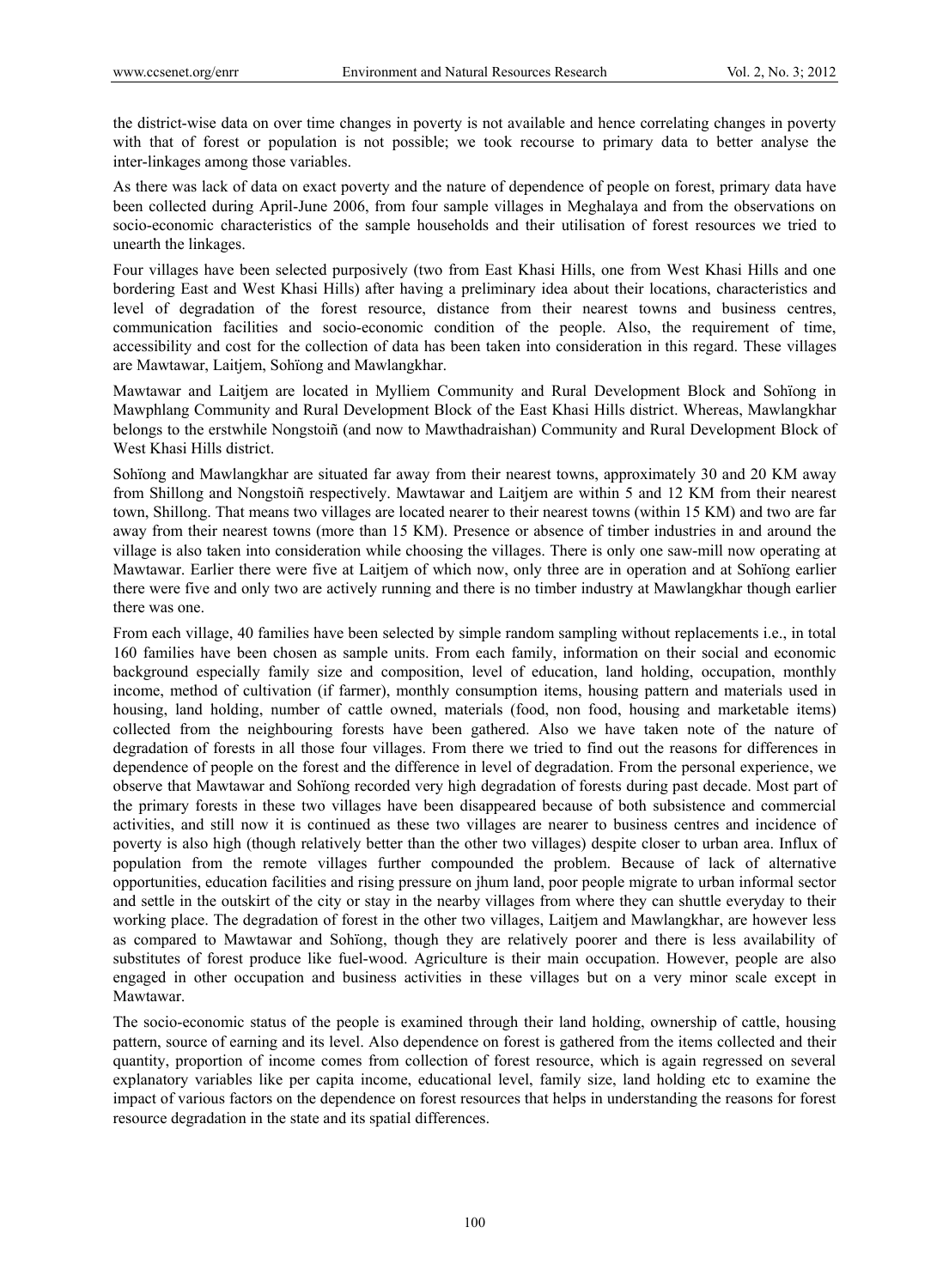## **4. Observation and Analysis**

## *4.1 Analysis of Secondary Data*

Changes in poverty (especially rural poverty) are not incorporated in correlation table, as district-wise time series figures are not available. But one point to be noted is that, the state itself is a poverty prone state and changes in Net District Domestic Product or per capita NDDP, which is very low, can be an indicator of economic condition of the people and thus it is considered for the analysis. More per capita NDDP of a district (if distribution does not differ much) implies relatively less poor district and vice versa. Also persistence of jhum cultivation is there that is normally practised by the poor families.

The correlation Table 1 showed that the inter-district variation in growth and density of population were significantly negatively correlated to that of NDDP and per capita NDDP and significantly positively correlated with the variation in contribution of forest to NDDP and degradation of forest. Variation in growth of literacy rate and per capita NDDP are negatively correlated to contribution of forest to NDDP and degradation of forest. These two are also negatively related with the variation in percentage of family under jhum cultivation, and area under jhum cultivation but not significantly. However, positive correlation is observed among the percentage of family and area under jhum cultivation and contribution of forest to NDDP.

|                                                           | Population<br>Growth | Rural<br>Literacy<br>Rate | Growth of<br>Population<br>Density | Growth<br>of<br><b>NDDP</b> | Growth<br>Changes in<br>of Per<br>Contribution<br>of Forest to<br>capita<br><b>NDDP</b><br><b>NDDP</b> |       | Percentage<br>of Family<br>in Jhum<br>Cultivation | Area under<br>Jhum<br>Cultivation |
|-----------------------------------------------------------|----------------------|---------------------------|------------------------------------|-----------------------------|--------------------------------------------------------------------------------------------------------|-------|---------------------------------------------------|-----------------------------------|
| Population<br>Growth                                      | $\mathbf{1}$         |                           |                                    |                             |                                                                                                        |       |                                                   |                                   |
| Rural<br>Literacy<br>Rate                                 | 0.146                | 1                         |                                    |                             |                                                                                                        |       |                                                   |                                   |
| Growth of<br>Population<br>Density                        |                      |                           | 1                                  |                             |                                                                                                        |       |                                                   |                                   |
| Growth of<br><b>NDDP</b>                                  | $-0.512$             |                           | $-0.487$                           | $\mathbf{1}$                |                                                                                                        |       |                                                   |                                   |
| Growth of<br>Per capita<br><b>NDDP</b>                    | $-0.774$             | 0.30                      | $-0.715$                           |                             | $\mathbf{1}$                                                                                           |       |                                                   |                                   |
| Changes in<br>contribution<br>of Forest to<br><b>NDDP</b> | 0.5266               | $-0.60$                   | 0.461                              | 0.069                       | $-0.923$                                                                                               | 1     |                                                   |                                   |
| Percentage<br>of Family in<br>Jhum<br>Cultivation         | $-0.107$             | $-0.306$                  | $-0.09$                            | 0.43                        | $-0.28$                                                                                                | 0.453 | $\mathbf{1}$                                      |                                   |
| Area under<br>Jhum<br>Cultivation                         | $-0.17$              | $-0.431$                  | $-0.24$                            | 0.062                       | $-0.354$                                                                                               | 0.481 | 0.6714                                            | 1                                 |
| Degradation<br>of Forest<br>Land                          | 0.411                | $-0.265$                  | 0.298                              | $-0.31$                     | $-0.511$                                                                                               | 0.461 | $-0.52$                                           | $-0.0479$                         |

Table 1. Two way correlation analyses (using Karl Pearson's method)

Source: Compiled from the data available from secondary sources viz. Census of India, planning commission and directorate of economics and statistics, government of Meghalaya.

The results thus indicate that population growth and rising density significantly and adversely affect and are affected by the growth of NDDP i.e., positively associated with the incidence of poverty if there is resource constraint. Even though other natural resources like minerals are there, majority of which are owned by a few individuals and thus people especially poorer, are more dependent on easily accessible semi-common forests.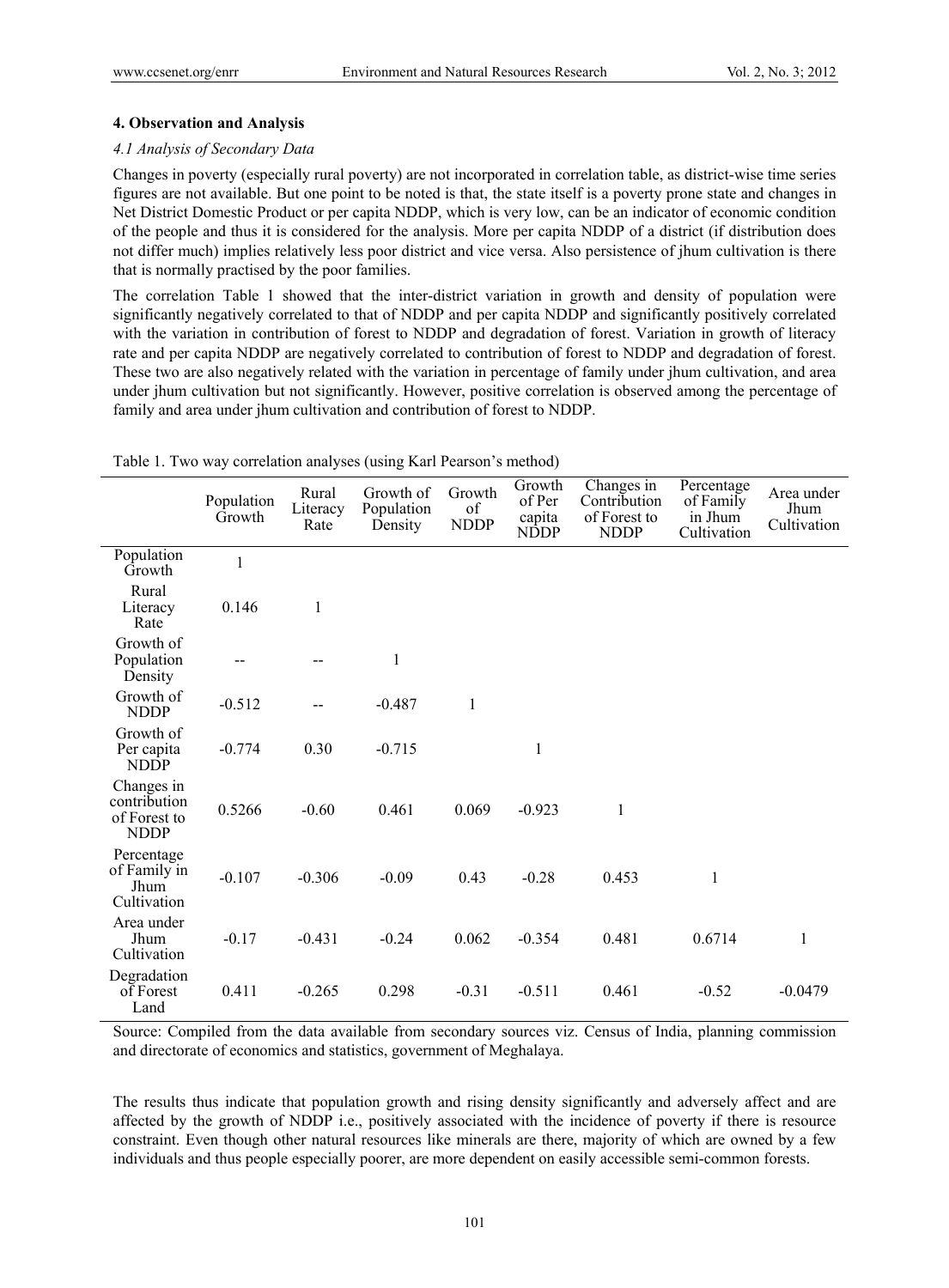Normally poor people prefer more children for better security and collection from the degraded forest. However, if people become educated, they look for alternative opportunities and stress on forest also declines and hence its share in NDDP as well rate of degradation also declines. But in Meghalaya, the effect of education is not so strong because of presence of chronic poverty. Though inter-district variation in growth of per capita NDDP has significantly negative impact on contribution of forest to total NDDP or degradation of forest (indicating that with economic growth or development, pressure on forest declines), actually growth of per capita NDDP of all the districts are much lower than at all India level (which is also clear from the decline in state level ranking in human development and human poverty index) and hence impact on percentage of family and area under jhum cultivation is not so strong. But when income rises, people become less dependent on forest for food, fodder and other materials and hence degradation is likely to be less. However, if contribution of forest to NDDP rises growth of NDDP will be higher and that is likely to compound degradation.

Percentage of family and area under jhum cultivation are found negatively correlated with variation in degradation of forest. Still now many of the rural families in some districts are dependent on jhum cultivation (due to low income and less alternative opportunities) and still now density of population in those districts is much lower than all India average and other districts (e.g., East Khasi Hills) where less people are dependent on jhum, but due to more density of population per capita availability of land is very less. Therefore the district where relatively less people are engaged in jhum, due to less per capita forestland fallow period is short and hence more degradation is observed (as in East Khasi Hills). But the district with higher percentage of people in jhum, due to relatively more per capita land availability, fallow period is relatively longer and hence recorded comparatively low degradation. Moreover, if people become educated but due to lack of availability or entitlement cannot adopt modern techniques of settled cultivation, they try to judiciously manage the cultivable land. Therefore there is likely to be relatively less degradation of forest. However, rapid population growth in that case may disturb the balancing use of forestland for survival. But given the population growth, the district having better quality of forest and hence larger contribution of forest, would have relatively higher growth of per capita Net Domestic Product.

The flow-chart 1 indicates how population growth (directly or indirectly) affects and is affected by degradation of forest resources. Similarly, it shows how poverty or growth of per capita income affects and is affected by degradation of natural resource like forest and also how population growth affects and is affected by the variation in per capita income. So it explains the nature of relationship among population growth, per-capita income and thus incidence of poverty (where income growth is faster, incidence of poverty is likely to decline) and degradation of forest in Meghalaya (especially during 1990s).

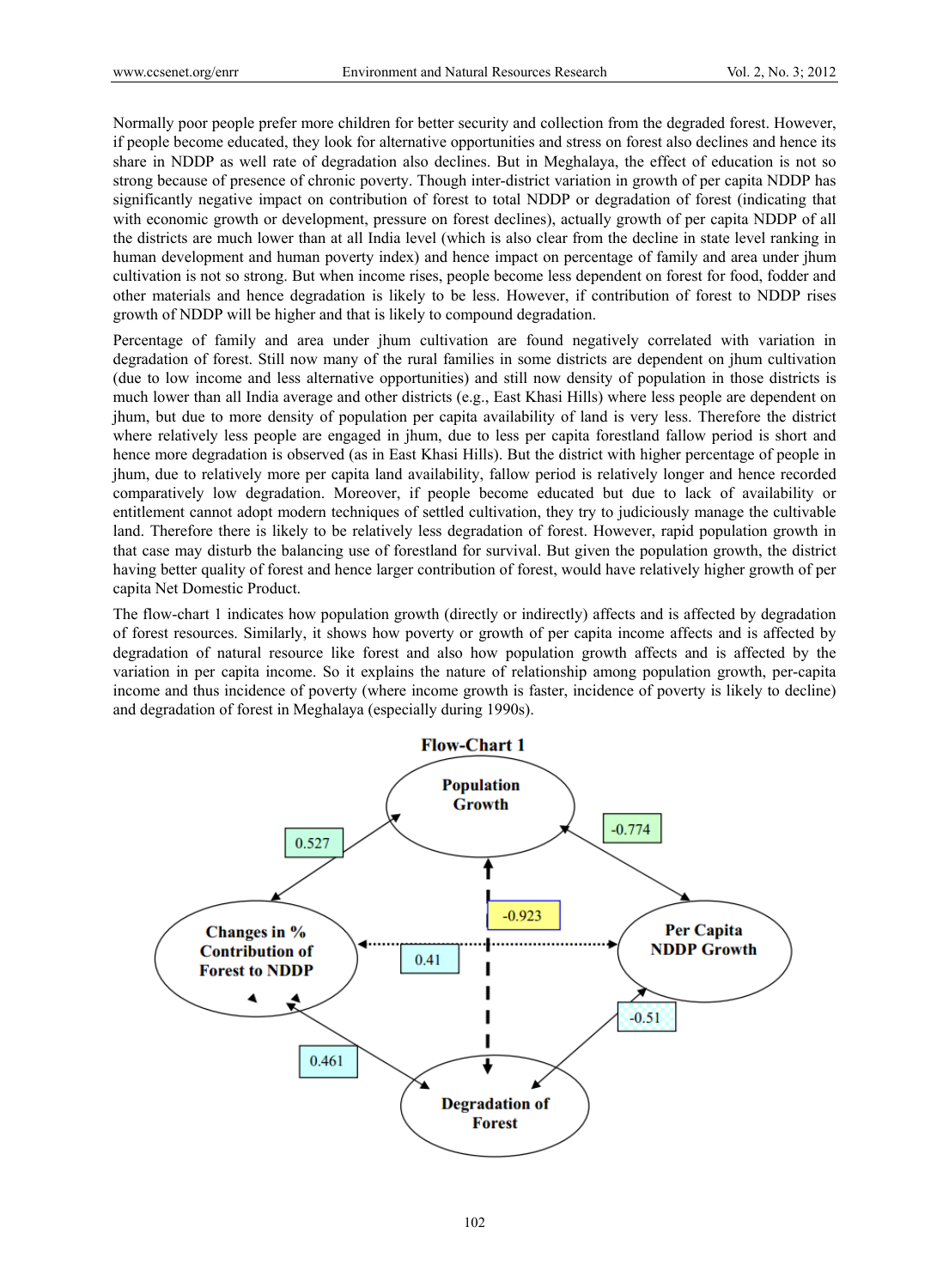The relationship can be shown as:



# *4.2 Analysis of the Linkage on the Basis of Primary Data*

# 4.2.1 Socio-Economic Profile of Sample Villages

The population, family size, the characteristics of their dwelling houses, literacy rate and educational status of the people, their income, etc are first described in this section. Population and its sex composition as observed from the Census of India 2001 are displayed in Table 2. Total population size of the four sample villages surveyed is 3139, including 1548 males and 1591 females. Average sex ratio is in favour of females in the surveyed villages, which is opposite to that of all India level and Meghalaya as a whole. Laitjem and Mawtawar have sex ratios 1021 and 1070. It is the highest in Sohiong (1134) and lowest in Mawlangkhar (725) respectively.

Table 2. Total population in the sample villages

| Village     | Persons       | Males         | Females       | Sex Ratio per 1000 Male |
|-------------|---------------|---------------|---------------|-------------------------|
| Laitjem     | 1134 (36.13)  | 561 (36.24)   | 573 (36.01)   | 1021                    |
| Mawtawar    | 1062(33.83)   | 513 (33.14)   | 549 (34.51)   | 1070                    |
| Sohiong     | 655 (20.87)   | 307 (19.83)   | 348 (21.87)   | 1134                    |
| Mawlangkhar | 288(9.17)     | 167(10.78)    | 121(7.61)     | 725                     |
| Total       | 3139 (100.00) | 1548 (100.00) | 1591 (100.00) | 1028                    |

Source: Census of India, 2001.

Note: Figures in brackets indicate percentages to total population of the four sample villages.

The family size in the sample villages as obtained from the survey data ranged from around 6 to 8.35 persons per family (Table 3). The number of males and females also comprised of 3 to 5 persons. Also the number of adult and children varies from 3.48 to 4.77 and 2.57 to 3.58 respectively. Sex ratio among the adult and child category also follows similar pattern as that of total population. Among the four villages, Mawtawar has the lowest average family size and number of children per family reflecting the influence of urban contact, educational facilities, and health care hence relatively better human development. On the other hand Mawlangkhar has the highest family size.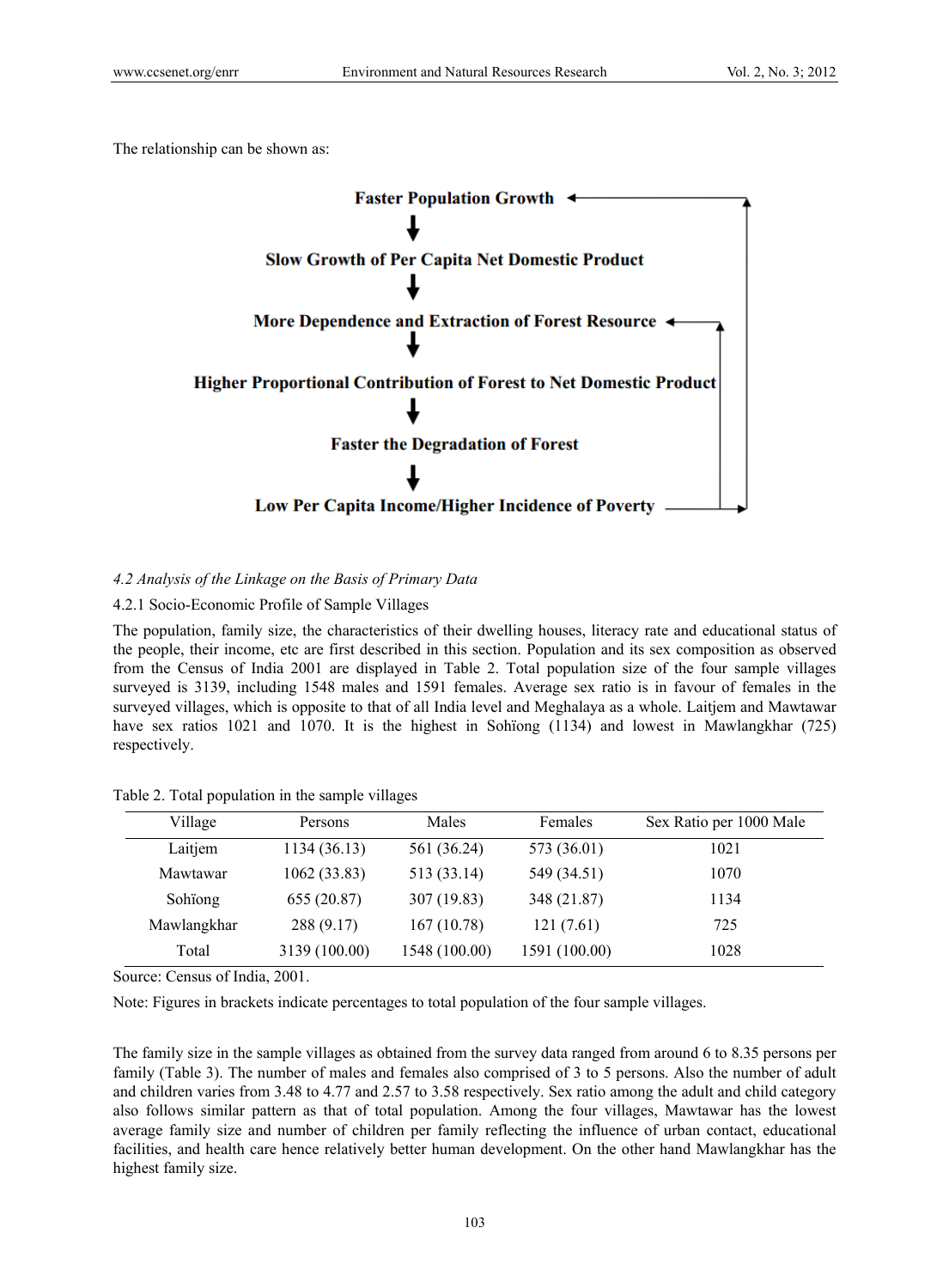| Village     | Persons | Males | Females | Adult | Children |
|-------------|---------|-------|---------|-------|----------|
| Laitjem     | 6.82    | 3.30  | 3.55    | 3.62  | 3.20     |
| Mawtawar    | 6.07    | 3.13  | 3.00    | 3.48  | 2.57     |
| Sohiong     | 7.30    | 3.70  | 3.60    | 3.65  | 3.65     |
| Mawlangkhar | 8.35    | 4.82  | 4.52    | 4 77  | 3.58     |

#### Table 3. Family size in the sample villages

Source: Compiled from the field survey.

Mawtawar is comparatively more advanced among all the four villages in terms of educational achievement as described in Table 4. Among all the members of forty families in Mawtawar 52.50 per cent are literate, of which 40 per cent being just literate, 5 per cent secondary passed but less than graduate, and 7.5 per cent graduates and above. It is followed by Laitjem with 32.50 per cent of population literate, of which, 5 per cent secondary passed, but less than even high secondary, and only 2.5 per cent graduates. Mawlangkhar records 30 per cent literacy rate, of which merely 2.5 per cent secondary passed, while Sohïong ranked last with just 10.00 per cent literate. The fact is that Mawtawar has the benefit of urban influence, while Sohïong and Mawlangkhar are far away from the urban area and no urban influence is observed.

Table 4. Literacy rate and education in the sample villages (in %)

|             | Literate          |                                  |                         |                               |                       |       |  |  |  |
|-------------|-------------------|----------------------------------|-------------------------|-------------------------------|-----------------------|-------|--|--|--|
| Village     | <b>Illiterate</b> | Literate but $\leq$<br>Secondary | Secondary<br>but < H.S. | $H.S.$ but<br>$\leq$ Graduate | Graduate and<br>Above | Total |  |  |  |
| Laitjem     | 67.50             | 25.00                            | 5.00                    | 0.00                          | 2.50                  | 100   |  |  |  |
| Mawtawar    | 47.50             | 40.00                            | 2.50                    | 2.50                          | 7.50                  | 100   |  |  |  |
| Sohiong     | 90.00             | 10.00                            | 0.00                    | 0.00                          | 0.00                  | 100   |  |  |  |
| Mawlangkhar | 70.00             | 27.50                            | 2.50                    | 0.00                          | 0.00                  | 100   |  |  |  |

Source: Compiled from the field survey.

The incidence of poverty as estimated by using the standard of Rs 327.56 per capita monthly income as poverty line for the sample villages is shown in Table 5. Most of the families in Mawlangkhar (97.50 per cent) are observed to be poor, followed by Laitjem (80 per cent) and Sohïong (75 per cent). Only 32.5 per cent of families in Mawtawar are poor. Despite variations in the level of education, all these four villages are suffering from poverty, which is chronic in all but Mawtawar.

Table 5. Distribution of poor and non-poor in the sample villages (%)

| Village     | Poor  | Non-Poor |
|-------------|-------|----------|
| Laitjem     | 80.00 | 20.00    |
| Mawtawar    | 32.50 | 67.50    |
| Sohiong     | 75.00 | 25.00    |
| Mawlangkhar | 97.50 | 2.50     |

Source: Compiled from the field survey.

The average monthly income and expenditure of the households in the sample villages are very low compared to national average as shown in Table 6. The average monthly family income varies from Rs 1870.25 in Mawlangkhar to Rs 3743.75 in Mawtawar. Similarly, monthly family expenditure is the lowest in Laitjem, Rs 1702.40 and it is the maximum in Mawlangkhar, Rs 1867.80. One may be sceptical about the highest family expenditure of the families of Mawlangkhar where about 97.5 per cent of the families are poor. Actually, in the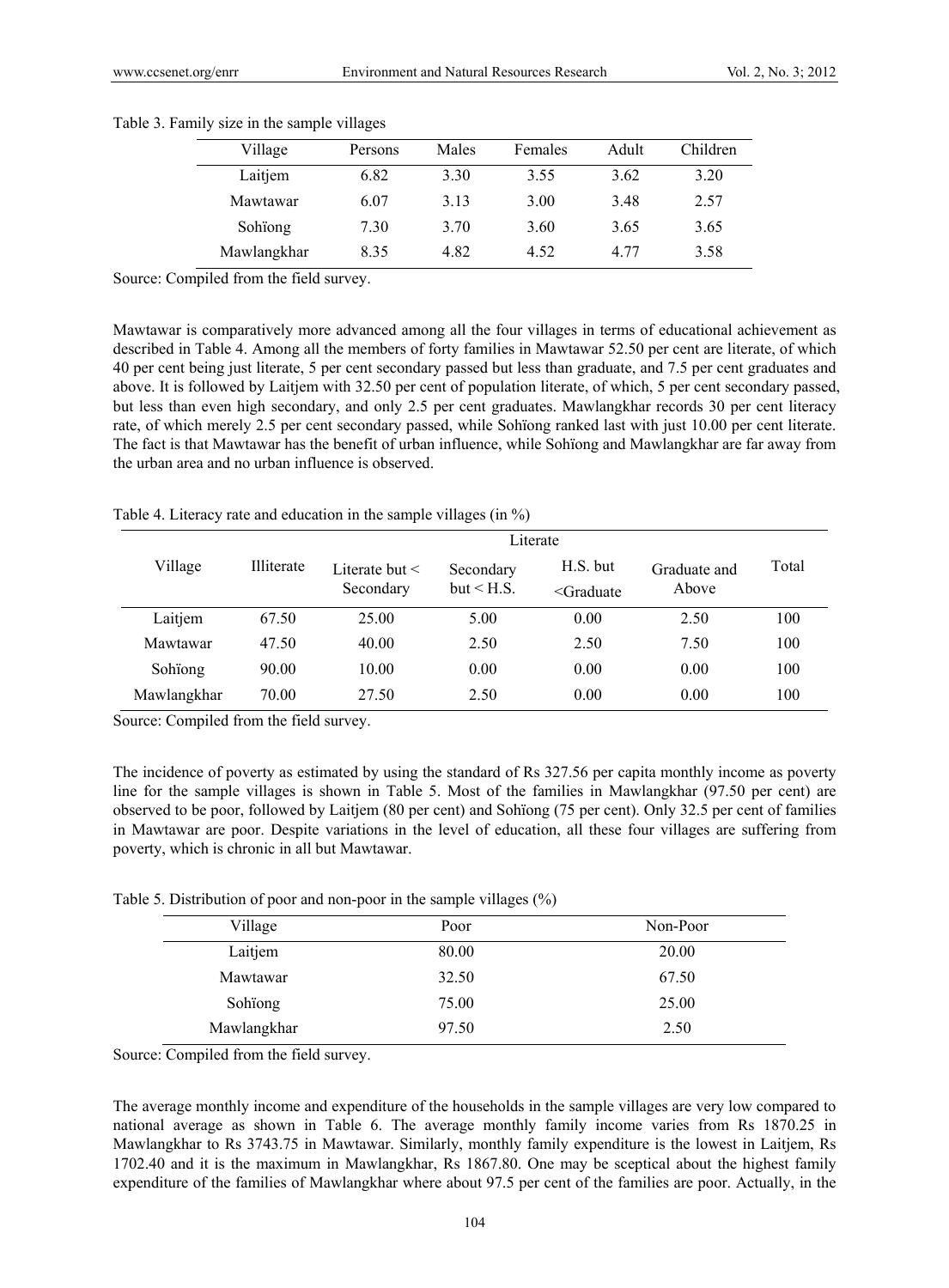estimation of total family income the imputed values of items collected from the forest either for consumption or building cottages or fuel-wood or for sale are considered. In Mawlangkhar, family size is larger than other village and most of the members go for collecting forest resources primarily for their subsistence consumption. Though in Mawlangkhar these items are mostly not traded the average value of those items in other markets where these are traded are being taken into account. Similarly for the other villages whether the items are traded or consumed are also considered. Moreover, in the expenditure, values of the items collected and consumed are also incorporated. In Mawlangkhar the harvesting and hunting in the forest is carried out mainly for subsistence where as the in Mawtawar extracted resource is used for both subsistence and commercial purposes. However, in the expenditure we have considered only the general consumption expenditure whether the items are collected from forest or not. But the expenditure on fixed asset like housing etc that is received as aid is not considered.

| Village     | Family<br>Income | Family<br>Expenditure | Per Capita<br>Income | Per Capita<br>Expenditure | Coeff. of Var.<br>in family income |
|-------------|------------------|-----------------------|----------------------|---------------------------|------------------------------------|
| Laitjem     | 2126.50          | 1702.40               | 311.8                | 249.62                    | 99.11                              |
| Mawtawar    | 3743.75          | 1753.60               | 616.76               | 288.90                    | 95.79                              |
| Sohiong     | 2446.75          | 1831.80               | 335.17               | 250.93                    | 87.99                              |
| Mawlangkhar | 1870.25          | 1867.80               | 223.98               | 223.69                    | 48.51                              |

Table 6. Average monthly family income and expenditure of the sample households (Rs)

Source: Compiled from the field survey.

Though average family expenditure is the highest, monthly expenditure per capita is the lowest in Mawlangkhar (Rs 223.69), while highest in Mawtawar (Rs 288.9). This is because of the larger family size in Mawlangkhar compared to that of Mawtawar. Moreover, coefficient of variation in income is the highest in Laitjem (99.11) and lowest in Mawlangkhar (48.51). The values for Mawtawar and Sohiong are about 96 and 88 per cent. So, higher income area has a tendency to be associated with greater inequality in the distribution of income.

Table 7. Distribution of families according to the job status of head of the households in the surveyed villages  $(%)$ 

| Village     | Service | Agricultural Labourer | Cultivator | <b>Business</b> | Other |
|-------------|---------|-----------------------|------------|-----------------|-------|
| Laitjem     | 5.00    | 5.00                  | 35.00      | 10.00           | 45.00 |
| Mawtawar    | 25.00   | 12.50                 | 15.00      | 7.50            | 40.00 |
| Sohiong     | 0.00    | 12.50                 | 75.00      | 0.00            | 12.50 |
| Mawlangkhar | 0.00    | 7.50                  | 57.50      | 0.00            | 35.00 |

Source: Compiled from the field survey.

Table 7 reveals that in Mawlangkhar and Sohïong, number of head of the households in the government service and business activities are nil. Most of them are engaged in the cultivation (75 per cent) and equal 12.5 per cent are agricultural labourer and engaged in other economic activities respectively in Sohiong. In Mawlangkhar, 57 and 35 per cent are in cultivation and other activities (carpenter, mason or other informal occupation) respectively and the rest are agricultural labourer. 25 and 5 per cent respectively in Mawtawar and Laitjem are in service while 40 and 45 per cent head of the families in those two villages are in other activities. Also 12.50 and 7.5 per cent are working as agricultural labourers and in business in Mawtawar. In Laitjem, cultivators are 35 per cent and 10 per cent are in business and only 5 per cent are agricultural labourer.

Most of the people in the sample families live in Kachha houses except in Mawtawar, where about 22.5 per cent of the families live in pucca houses (Table 8). For the construction of Kachha houses major portion of the materials (timber, bamboo, leaves etc) are collected from the nearby forest. Those who are relatively better off in terms of job status as well as income and do not collect themselves (either for status and position in the society or higher opportunity cost), purchase those items from others.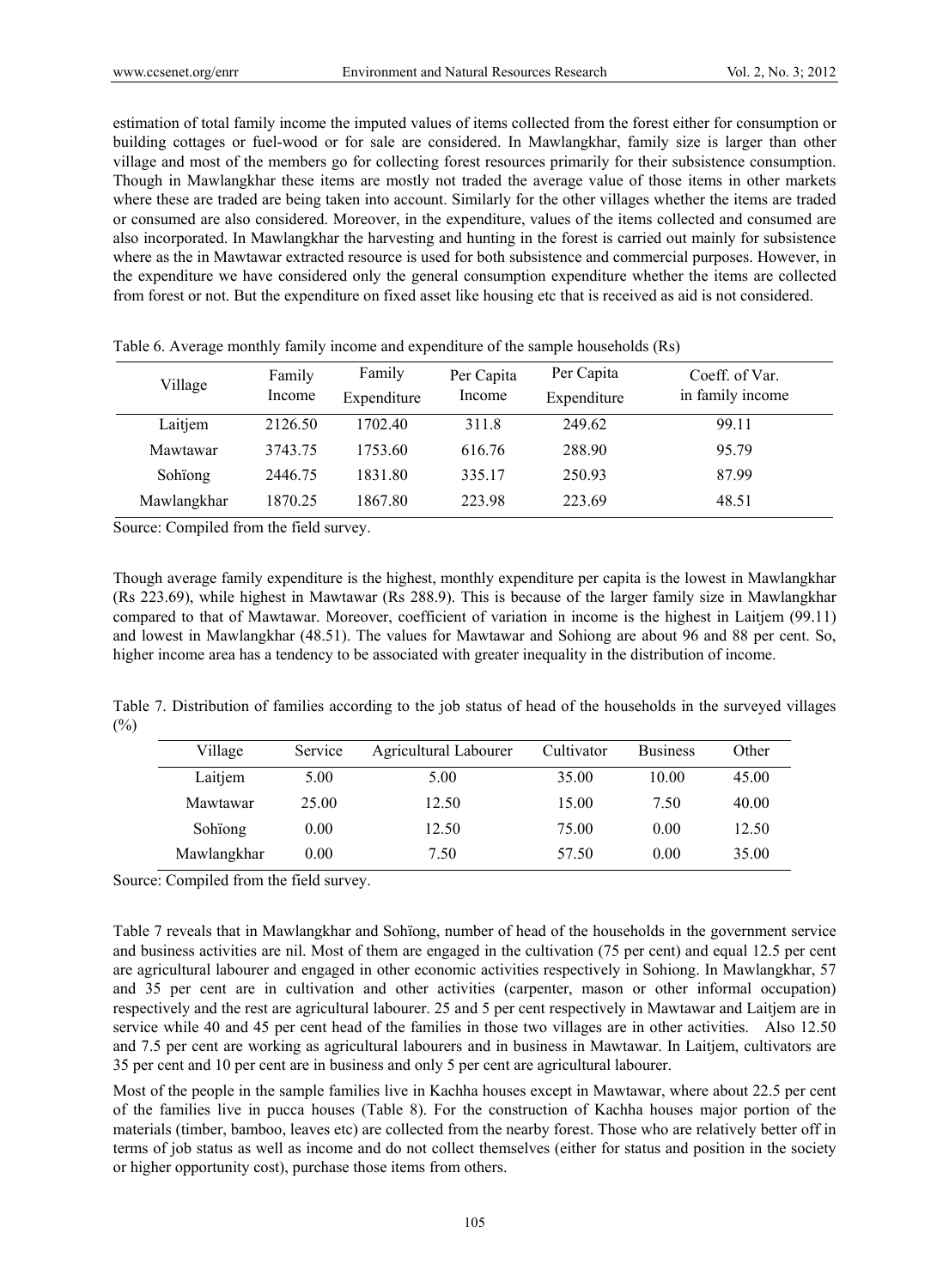| Village     | Kachha | Pucca | Total  |
|-------------|--------|-------|--------|
| Laitjem     | 92.50  | 7.50  | 100.00 |
| Mawtawar    | 77.50  | 22.50 | 100.00 |
| Sohiong     | 97.50  | 2.50  | 100.00 |
| Mawlangkhar | 100.00 | 0.00  | 100.00 |

|  |  | Table 8. Distribution of families according to the character of dwelling houses (%) |  |  |
|--|--|-------------------------------------------------------------------------------------|--|--|
|  |  |                                                                                     |  |  |

Source: Compiled from the field survey.

Table 9 shows that fuel-wood is the main items that the people of these sample villages are using for their cooking purposes. Only a few of the people are using charcoal, LPG and other cooking materials like kerosene and electricity. Only 2.5 per cent of the families in Mawtawar, which is nearer to town, are using LPG gas and 12.5 per cent are using other cooking materials while 17.5 per cent use charcoal. It indicates that some families in Mawtawar are using combination of two/three types of fuel. In Sohïong and Mawlangkhar, 27.5 and 12.5 per cent of the families use charcoal along with fuel-wood. The figure is only 5 per cent in Laitjem. Therefore, forest is the main source of fuel or energy especially in the rural areas. In the more interior areas even the richer are compelled to use litters and fuel-wood as other sources of fuel are not available.

Table 9. Distribution of families according to the use of fuel for cooking in the sample villages (%)

| Village     | Fuelwood | LPG  | Charcoal | Other |
|-------------|----------|------|----------|-------|
| Laitjem     | 100.00   | 0.00 | 5.00     | 2.50  |
| Mawtawar    | 95.00    | 2.50 | 17.50    | 12.50 |
| Sohiong     | 100.00   | 0.00 | 27.50    | 0.00  |
| Mawlangkhar | 100.00   | 0.00 | 12.50    | 0.00  |

Source: Compiled from the field survey.

Table 10 revealed that almost all the families in the village Mawlangkhar collect fuel-wood. But in other three villages the figure varies from 45 to 62.5 per cent though most of the families in those villages also use fuel-wood or charcoal (as seen in Table 9). It indicates that many of the families in those villages purchase fuel-wood, charcoal (of course that comes from the nearby forest) from the market and many people earn by selling those. Another reason may be that the family size is small in Mawtawar and hence they have less manpower to collect fuel-wood from the relatively more degraded area and some of them have relatively better job opportunities and hence opportunity cost of collecting fuel-wood is more.

Table 10. Distribution of families in the sample villages collecting items of daily need from the forests (%)

| Village     | Fruit | Leaves | Fuelwood | Timber | <b>Bamboo</b> | Grass |
|-------------|-------|--------|----------|--------|---------------|-------|
| Laitjem     | 0.00  | 5.00   | 50.00    | 0.00   | 0.00          | 0.00  |
| Mawtawar    | 0.00  | 0.00   | 45.00    | 0.00   | 5.00          | 5.00  |
| Sohiong     | 5.00  | 35.00  | 62.50    | 5.00   | 5.00          | 25.00 |
| Mawlangkhar | 15.00 | 52.50  | 97.50    | 20.00  | 10.00         | 60.00 |
| Total       | 5.00  | 23.12  | 63.75    | 6.25   | 5.00          | 22.50 |

Source: Compiled from the field survey.

Many of the people in the sample villages used to collect some other necessary items from the forests for meeting a part of their daily needs such as fruits, leaves, timber, bamboo, grass, etc. The table shows that 15 per cent of families of Mawlangkhar and 5 per cent of Sohïong used to collect fruits from the nearby forests. Also 52.00 and 35.00 per cent used to collect leaves, 97.50 and 62.50 per cent timber, 10.00 and 5.00 per cent bamboo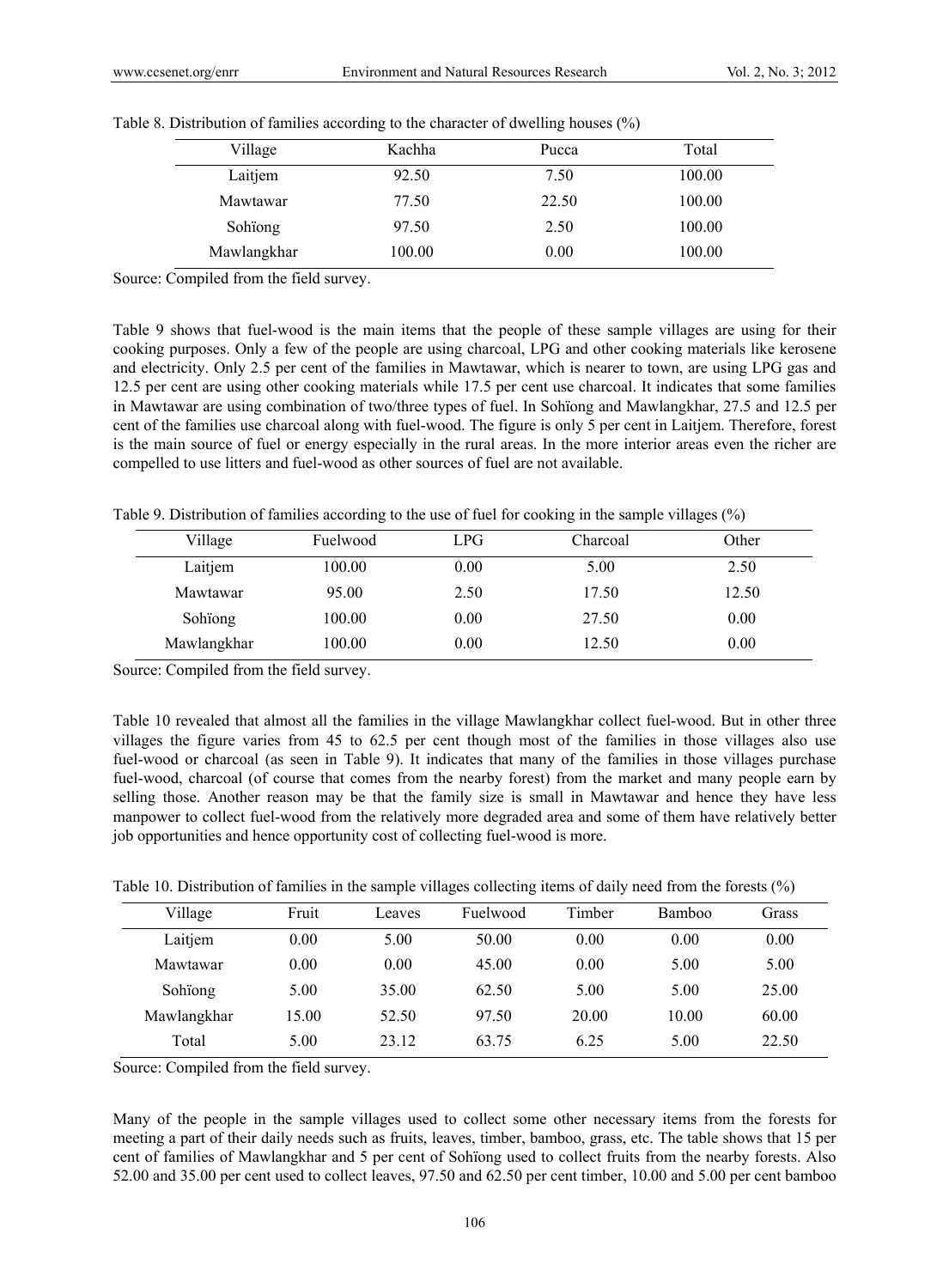and 60.00 and 25.00 per cent grass respectively in those two villages. On the other hand, families of Laitjem and Mawtawar used to collect mainly fuel-wood (50.00% and 45.00% respectively) and only very few of them collect other items. Whereas the over all collection of fuel-wood and timber is done by the 63.75 and 6.25 per cent of families in the four villages. Apart from those items, people of rural Meghalaya also collect wild roots, stems, bamboo shoots, seeds for consumption and some people also go for hunting. However, wild biodiversity has been declining due to loss of dense forest. Though time series data is not available on those aspects one can safely argue that the availability of those materials must be declining with the degradation of their host, which is forest.

|                          |  | Table 11. Monthly average income, expenditure and per capita income of the households that collect materials |  |  |  |  |
|--------------------------|--|--------------------------------------------------------------------------------------------------------------|--|--|--|--|
| from the Forests (in Rs) |  |                                                                                                              |  |  |  |  |

| Village     | N <sub>0</sub><br>$\rm of H$<br>H | Population | Average<br>family Income | Average<br>Family<br>Expenditure | Per Capita<br>Income | Per Capita<br>Expenditure |
|-------------|-----------------------------------|------------|--------------------------|----------------------------------|----------------------|---------------------------|
| Laitjem     | 21                                | 156        | 1717.29                  | 1711 61                          | 231 17               | 230.41                    |
| Mawtawar    | 17                                | 106        | 2955.88                  | 1476.00                          | 474.06               | 236.72                    |
| Sohiong     | 25                                | 200        | 2909.84                  | 2026.88                          | 363.73               | 253.36                    |
| Mawlangkhar | 39                                | 329        | 1840.54                  | 1834.80                          | 218.18               | 217.50                    |

Source: Compiled from the field survey, Note: HH means household.

Table 11 shows the average family and per capita income and expenditure of the households that used to collect materials from the forests. In Laitjem, out of 40 households, 21 households who collect material from forest have average family income of Rs. 1717.29. The figures for 17, 25 and 39 families of Mawtawar, Sohiong and Mawlangkhar are Rs. 2955.88, Rs. 2909.84 and Rs.1840.54. The per capita income of those families in the respective villages is Rs. 231.17, 474.06, 363.73 and 218.18 respectively. Similarly average family expenditure of those families varies from Rs 1711.61 to Rs. 2026.88. Per capita expenditures however are Rs. 230.41, 236.72, 253.36 and Rs. 217.50. Except in Sohiong in other villages' per capita income and expenditure of the families who collect materials from forest are lower than those, who do not collect anything from forest. It is observed when we compare it with the results for all families as shown in table-6. It indicates that the poorer collect more for their subsistence from the forest than the relatively better off families.

In Sohiong actually 75 per cent of the families are cultivator and also many of them harvest their clan forest primarily timber, bamboo along with other items, which are sold in the timber industries located in their village. Whereas in other villages especially in Laitjem and Mawlangkhar, people who do not have sufficient alternative opportunities mainly harvest forest for fuel-wood, grass, leaves for their subsistence. In Mawtawar however the earning of the people who collect material from forest is more than those of other villages though they collect mainly fuel-wood and a few collect bamboos. This is because the families who collect forest resource (it is their subsidiary income) in Mawtawar simultaneously earn from other sources as some other family members are engaged in relatively better (mainly informal) opportunities in the nearby town. Also they get better price of the forest products in town.

| Village     | Cow | Goat | Sheep | Pig | Total |
|-------------|-----|------|-------|-----|-------|
| Laitjem     | O   | 0    | U     | 23  | 23    |
| Mawtawar    | 0   | 0    | 0     | 0   | 0     |
| Sohïong     | 53  | 24   |       | 28  | 112   |
| Mawlangkhar | 143 | 23   | 13    | 33  | 212   |
| Total       | 196 | 47   | 20    | 83  | 347   |

Table 12. Number of cattle in the sample villages (in hundred)

Source: Compiled from the field survey.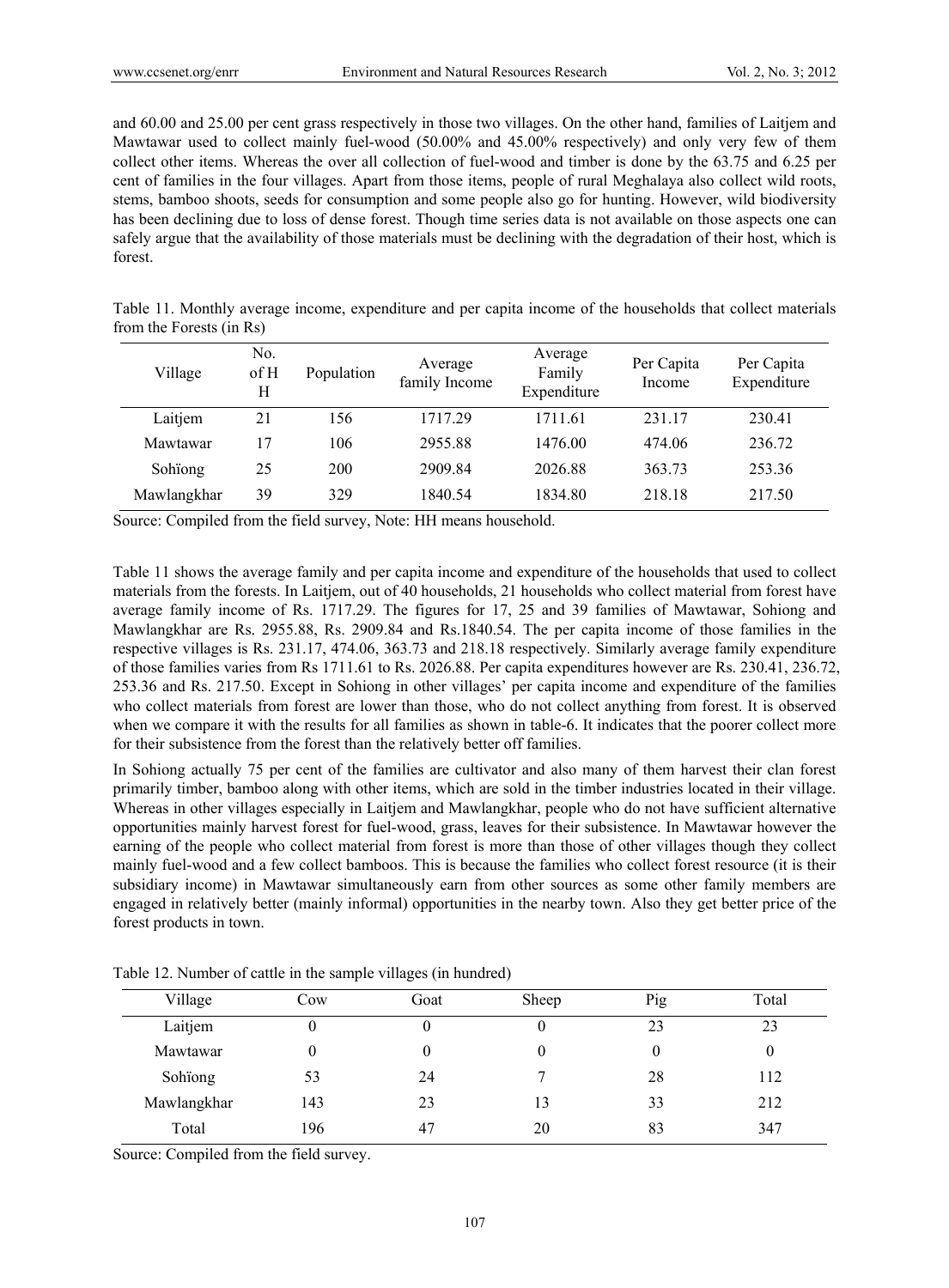Owning of cattle by the sample households is displayed in Table 12. The total number of cattle recorded by the people of the sample villages was 347, (196 cows, 47 goats, 20 sheep and 83 pigs). Mawtawar is the only village that has been found without any cattle rearing. Moreover, people of this village are relatively rich and forest in Mawtawar is already degraded compared to other villages and so people will have to go far away for grazing their cattle. But the family size here is smaller and number of children who generally performs this task is less in number and most of the available children are in education and thus very less time is devoted to such activities. Also the opportunity cost of grazing cattle by the high collar job holders are more and hence there is less incentive in rearing cattle. In Laitjem only 23 pigs are recorded. However, maximum number of cattle is reared in Mawlangkhar and followed by Sohïong, which is an indication of deep dependence on neighbouring forest resources of Mawlangkhar.

| Village     | Permanent (1) | Shifting $(2)$ | Both $(1+2)$ | None-of these |
|-------------|---------------|----------------|--------------|---------------|
| Laitjem     | 20.00         | 17.50          | 22.50        | 40.00         |
| Mawtawar    | 17.50         | 5.00           | 0.00         | 77.50         |
| Sohiong     | 37.50         | 17.50          | 30.00        | 15.00         |
| Mawlangkhar | 55.00         | 0.00           | 35.00        | 10.00         |

Table 13. Distribution of family members of the cultivator headed families in the sample villages (%)

Source: Compiled from the field survey.

Earlier we had seen that maximum families in Sohiong and Mawlangkhar are cultivators (Table 7). Both permanent and shifting cultivation have been practised by the villagers, which is shown in Table 13. Rice is grown in the field especially by those practising permanent cultivation, whereas in shifting cultivation, besides the main crops of rice and maize, other crops such as vegetables, millets, potatoes, sweet potatoes, pulses, chillies, ginger, cabbage, cauliflower and many others are also grown. Table 13 also shows that 30 per cent and 35 per cent of the cultivator headed families in Sohiong and Mawlangkhar respectively follow both shifting and settled cultivation. Now many are following permanent cultivation due to lack of forest resources and that is compounded by the rising population though the productivity is still lower because of non-application of modern inputs. The non-of these, here indicate the children or very old people of the cultivator headed families and to those who are engaged in raising orchids, other plantations or in small business etc.

| Village     | Own Land | Community<br>Land | <b>Other Private</b><br>Land | Own $&$ Other<br>Private Land Both | Other Land |
|-------------|----------|-------------------|------------------------------|------------------------------------|------------|
| Laitjem     | 19.44    | 8.33              | 58.33                        | 2.78                               | 11.11      |
| Mawtawar    | 2.78     | 22.22             | 69.44                        | 5.56                               | 00.00      |
| Sohiong     | 16.22    | 32.43             | 48.65                        | 2.70                               | 00.00      |
| Mawlangkhar | 32.26    | 00.00             | 54.84                        | 12.90                              | 00.00      |

Table 14. Distribution of families according to ownership of land (in %)

Source: Compiled from the field survey.

In Laitjem, 19.44 per cent of families have their own land for settled cultivation and other purposes and the rest of the people are using community land (8.33%), other private individual land (58.33%) and other land not included in the above category (11.11%). Only 2.78 per cent family uses both own and other private land. In Mawtawar, only 2.78 per cent of the people own land, 22.22 per cent uses community land and 69.44 per cent enjoys other private land and 5.56 per cent use both types of land. In Sohïong, 16.22 per cent of the inhabitants have their own land and 32.43 per cent depend on the community or clan land and 48.65 per cent encroach to other private individual land, whereas in Mawlangkhar 32.26 per cent of the people are owning land and 54.84 per cent depend on other private land, 12.90 per cent use both and nobody is found to use community land as there is no community land in this village (Table 14).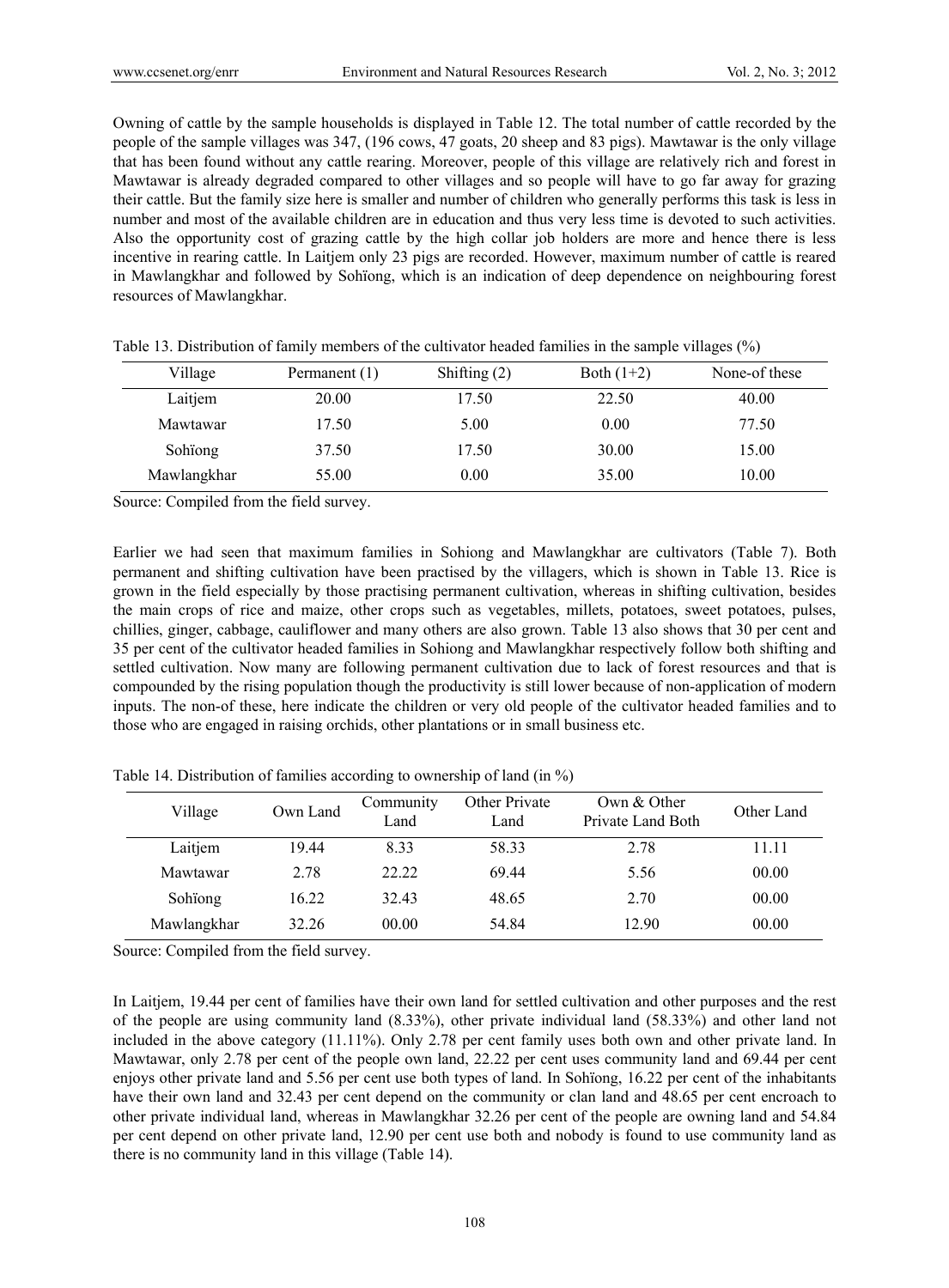Based on the reply by the people of these villages, it is observed that most of the people in Laitjem agree that in-migration has taken place in that village during last 15 years (because it is nearer to town, though it is also a poor village) from interior villages for business, cultivation or joining as daily labourer due to lack of sustenance in their native villages. The crisis in the migrants' original village has been due to population growth and simultaneous fall in availability of forest resource (Table 15). Out-migration of the people in Mawtawar is nil and 100.00 per cent of the people agree that in-migration has been there from interior villages to have opportunities in neighbouring town and other reasons mentioned above. Also 77.50 per cent of the people in Sohïong informed that the people from the village migrated to other parts of the state in search of job and employment opportunities and 85.00 percent of the people in Mawlangkhar are migrated to urban areas and centres for accessing better unskilled job and facilities to improve their standard of living. However, no inmigration has been reported by the respondents of this village. Some people of Sohiong and Mawlangkhar are reluctant to say anything about it. It indicates that the people of Mawlangkhar, who are very poor and due to large family size (hence rising population over time); intensity of dependence on forest increase but income drawn from forest declining and hence people forced to go to other relatively developed or virgin forest areas for the survival.

Table 15. Distribution of families according to their response on migration within last fifteen eYars due to forest related reasons (in Percentage)

| Village     | Out-migration | In-migration |  |
|-------------|---------------|--------------|--|
| Laitjem     | 2.50          | 97.50        |  |
| Mawtawar    | 0.00          | 100.00       |  |
| Sohiong     | 77.50         | 12.50        |  |
| Mawlangkhar | 85.00         | 0.00         |  |

Source: Compiled from the field survey.

From the comparison of tables we find that people of poorer village earn relatively more from forest. However, people of village adjacent to town or having more timber industries also harvest forest and both for sustenance and commercial activities and hence intensify the process of degradation. Though major fuel source in all the villages is firewood, in the distant village intensity of fuel-wood use is relatively more due to lack of alternative energy resources. For the cultivation or harvesting of forest materials people of all the villages depend both on personal, community and other private land. Government forest land is very less in these areas.

# **5. Regression Result**

Here simple linear regression is followed and though education, family size, job status are supposed to be correlated we find no significant correlation among them except between job status and education or family size and income, which is presented in the two-way correlation Table 16. Hence in some equations we exclude job status or consider only average schooling of the adults' only and record changes in parameters but no significant changes in result is observed.

|                          | Average<br>Schooling | Monthly<br>Family Income | Distance<br>from<br>Town | Land<br>Ownership | Job<br><b>Status</b> | Family<br>Size | No. of<br>Saw<br>Mill |
|--------------------------|----------------------|--------------------------|--------------------------|-------------------|----------------------|----------------|-----------------------|
| Average Schooling        |                      | .0508                    | $-.307$                  | $-0.0556$         | $-.516$              | $-.1046$       | .0057                 |
| Monthly Family<br>Income |                      |                          | $-1989$                  | $-2752$           | .0785                | $-539$         | $-.0709$              |
| Distance from Town       |                      |                          |                          | .0703             | .2669                | .14232         | 00                    |
| Land Ownership           |                      |                          |                          |                   | $-.0277$             | $-.017$        | .02009                |
| <b>Job Status</b>        |                      |                          |                          |                   |                      | .0905          | $-.02913$             |
| Family Size              |                      |                          |                          |                   |                      |                | $-.01581$             |

Table 16. Two-way correlation analyses

Source: Compiled from the field survey.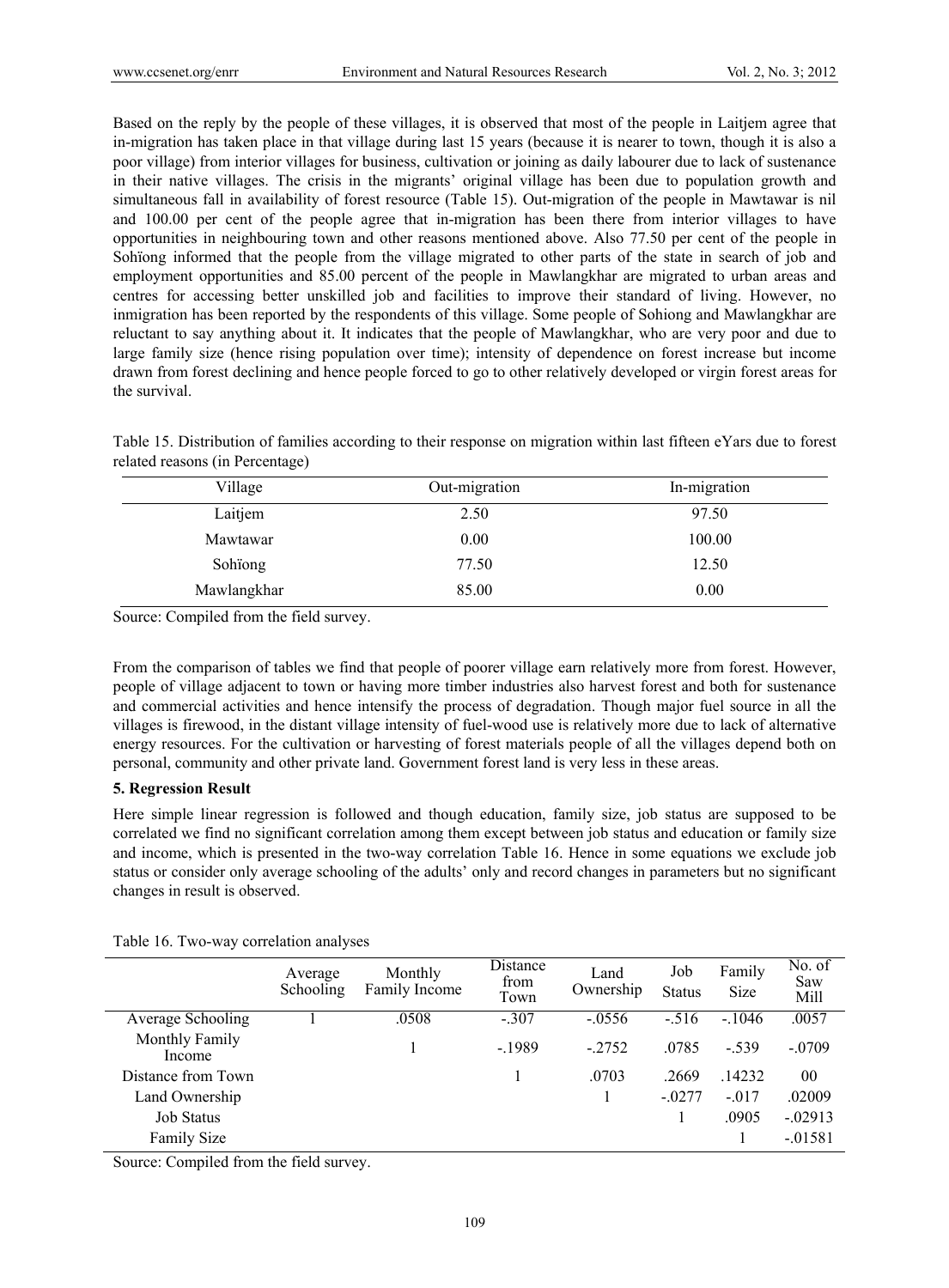The result obtained by simple linear regression is presented below:

| 1. FW = $0.3316 - 0.078$ EDU- 0.0003 FI <sup>*</sup> + .0521 FSIZE <sup>*</sup> - 0.03125 JOB                      |                                                     |                             |                              |                                                          |  |  |  |
|--------------------------------------------------------------------------------------------------------------------|-----------------------------------------------------|-----------------------------|------------------------------|----------------------------------------------------------|--|--|--|
|                                                                                                                    |                                                     |                             | $(-.668)$ $(-1.75)$ $(3.76)$ | $(-1.077)$                                               |  |  |  |
|                                                                                                                    | $+0.1735$ LAND <sup>*</sup> + 0.1833 D <sup>*</sup> |                             |                              |                                                          |  |  |  |
| (1.984)                                                                                                            | (2.42)                                              |                             |                              | $R^2 = 0.281$ , $R(bar)^2 = .27$ , $n = 160$ , df. = 153 |  |  |  |
| 2. INF= $0.072 + 0.0171$ EDU - $0.00012$ FI <sup>*</sup> + $0.00502$ FSIZE <sup>*</sup> - $0.009$ JOB <sup>*</sup> |                                                     |                             |                              |                                                          |  |  |  |
|                                                                                                                    |                                                     | $(.822)$ $(-4.13)$ $(2.03)$ |                              | $(-1.75)$                                                |  |  |  |
|                                                                                                                    | $+0.0111$ LAND $+0.064$ D <sup>*</sup>              |                             |                              |                                                          |  |  |  |
| (.7192)                                                                                                            | (4.78)                                              |                             |                              | $R^2 = 0.32$ , $R(bar)^2 = .31$ , $n = 160$ , df. = 153  |  |  |  |
|                                                                                                                    |                                                     |                             |                              |                                                          |  |  |  |

**Note:** 

[Here FW=Fuel-wood, INF= percentage of family income earned due to forest resources, EDU=Average Schooling, FI=Monthly Family Income, FSIZE=Family Size, JOB=Job Status, LAND=Land Ownership, D = Distance of Village from the nearest town, df indicates the degrees of freedom, figures in the parentheses are the t-values. Symbol \* and \*\* indicate that the coefficient is significant at 5 and 10 per cent level of significance respectively}. [Average schooling index per family is calculated in the following way. First we have assigned values 0 for illiterate, 1 for literate but less than secondary passed, 2 for secondary but less than higher secondary, 3 for higher secondary but less than graduate and 4 for graduate and above. After assigning the values for each individual we added to get aggregate value of each family and then dividing by the family size we estimated average schooling index. Similarly the education index for the adults is constructed. For job status, we have put 1 for service, 2 for agricultural labourer, 3 for cultivator, 4 for business and 5 for others. Normally we assume that more combined job status of families will have a negative impact on degradation. Though service holders have relatively less tendency to degrade but here we observe very few people who belong to that category].

Incorporating the number of sawmills in the villages we find,

3. INF= 0.12 - 0.0076 EDU - 0.00012 FI\* + 0.005 FSIZE\* - 0.0082 JOB\*

$$
(0.38) \t(-4.19) \t(2.024) \t(-1.714)
$$

 $+ 0.011$  LAND  $+ 0.0602$  D<sup>\*</sup> - 0.014 SM<sup>\*</sup>

(.75) (4.81) 
$$
(4.94) \quad ; \quad \mathbb{R}^2 = 0.402, \text{ R(bar)}^2 = 0.39, \text{ n} = 160, \text{ df.} = 152
$$

Considering only the average schooling of the adult members and leaving job status of the head of the families we get,

4. INF= 0.089 - 0.0019 EDU(Adult) - 0.00011 FI\* + 0.0043 FSIZE\*

$$
(-0.2075) \t (-4.43) \t (1.65)
$$

 $+ 0.011$  LAND  $+ 0.064$  D<sup>\*</sup> - 0.014 SM<sup>\*</sup>

$$
(0.754) \qquad (5.15) \qquad (-4.97) \qquad ; R^2 = 0.389, R(bar)^2 = 0.37, \quad n = 160, \text{ df.} = 153
$$

Considering job status of the head of household and leaving number of sawmills we get,

5. INF= 0.078 - 0.0029 EDU(Adult) - 0.00011 FI\* + 0.0045 FSIZE\*\* - 0.0086 JOB\*

$$
(-0.306) \qquad \qquad (-4.155) \qquad \qquad (1.61) \qquad \qquad (-1.671)
$$

 $+ 0.0116$  LAND  $+ 0.061$  D<sup>\*</sup>

$$
(0.75) \qquad (4.56) \qquad \frac{R^2 = 0.32, R(bar)^2 = .31, n = 160, df = 153}{R^2 = 0.32, R(bar)^2 = .31, n = 160, df = 153}
$$

Here the values of  $R<sup>2</sup>$  are not very high, but using stepwise regression these are the best possible results observed. The result indicates that there is very insignificant impact of education on the collection of fuel-wood or percentage of income earned from forest. Actually there is high degree of variation in educational level and a very few are educated in those sample villages. Moreover, the villagers are poor and hence human development level is also low. The incidence of poverty and lack of other opportunities push them towards forest resources and more so if it is common. Both, collection of fuel-wood and earning from forest are significantly positively affected by family size and negatively related to total family income. Better job opportunity is also inversely related to the dependence of people on forest.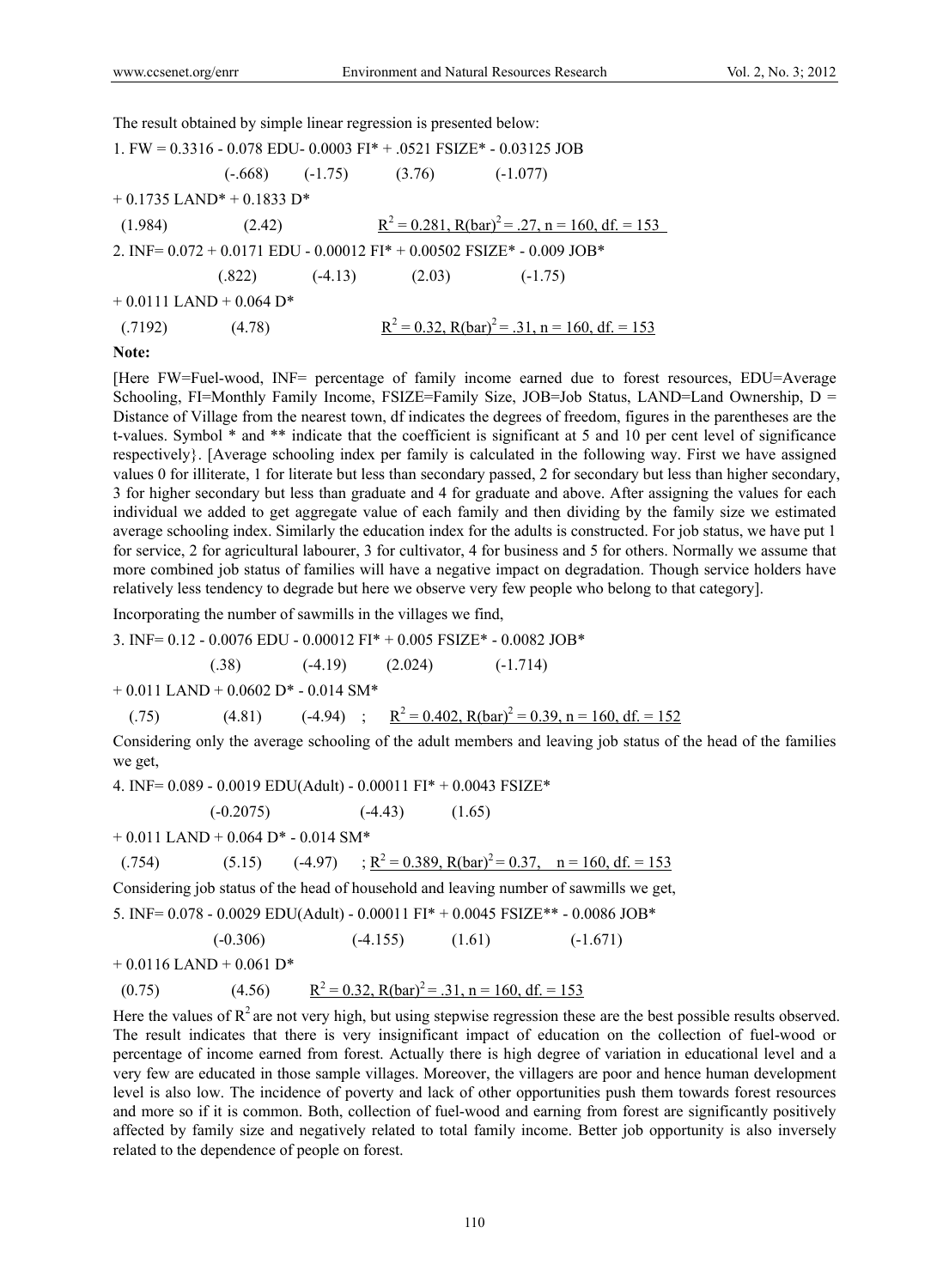Larger family size means more requirements and thus it intensifies harvest of forest. Moreover, the low educated, relatively poor village is found to have relatively large family size and hence dependence is more. The negative coefficient of FI indicates that the affluent people will be less dependent on forest. It does not mean that they do not use forest resources. What it indicates is that they devote less time for harvesting forest due to high opportunity cost of their time. Rather they collect fuel-wood, charcoal and other items from the other people as in the interior villages LPG and other fuel is not available. Also they find some locally collected items cheaper than at town and hence many of the items available in the nearby forest also find place in their daily menu though the percentage is less for the rich.

Though from the over all sample villages we find inverse relation between income and extraction of forest resource, in one village (Mawlangkhar) we observed average income of the people who extract forest is more than who do not. Actually in that village (which is also far away from town/business centre) forest and agriculture together constitutes the main occupation due to lack of other opportunities. Hence those who collect more they earn more. Moreover, a very few people own land (31 family out of 160 in total) and thus forest and hence they harvest commercially though on a limited scale and their income is therefore much more than the others in that village. That is why the distance here has significantly positive impact on collection of fuel-wood and contribution of forest to family income. Though there is limited commercial activity, it is one of their main earning sources. However, presence of sawmill (some of which are closed now) has negative impact on the percentage of earning from forest. Actually, sawmill are run through large scale commercial extraction of timber, but that is of private forest of the owners in many cases or if community forest then it provides revenue mainly to those who have better access and control over power to use it. In general poor families extract mainly for survival.

From the correlation Table 1 and flow-chart 2 as well as the regression output of the primary data we can conclude that population growth where technology and industrial development is very poor in the state like Meghalaya, has significantly positive impact on the rate of extraction of forest resources either for fuel-wood or consumption or generating revenue. The correlation between district-wise variation in population growth and per capita Net District Domestic Product during 1993 to 2000 was significantly negative; however correlation of variation in population growth with that of rural literacy rate is insignificant (here we have considered only rural literacy as more than 80 per cent of population in Meghalaya are rural. Though rising educational level is expected to raise the capacity to earn more and reduce demand for more children, and also raise awareness about the need for judicious use and preservation of forest; just mere variation in literacy is not enough and more so if the area suffers from high degree of poverty. The poorer, even if little educated, is expected to prefer more children for their future insurance and also to extract forest resources for survival where there is no other major source of sustenance (Goodstein, 1999). However, educated people may try to better manage forest resource for their survival. But that is not possible unless property right of those people is secured. Poverty level in the state has not been reduced significantly relative to other states, which is clear from the over time lowering of position at all India ranking in poverty as well as human development (Lyngkhoi, 2007).

Forest is the source of a part of income and survival of those living around it. So pattern of cooking fuel, cattle rearing and other consumption habits and thus quality of life is also partly shaped by the availability of forest resources. Also a few people earn substantial income from timber collection and that is expedited if there is better access and timber industry is there in and around the village. Even though some of the families who do not collect forest resources by themselves, forest resources become a part of their daily uses. They collect those from the others who collect such materials and sell, as these are relatively cheaper than their substitutes in the villages and more so when alternatives are not available. So, the relatively better off families also save a part of their income due to availability of forest resources.

The regression results revealed that rising income had significantly negative impact on the fuel-wood or percentage of income collected by the families from the forest and thus their dependence at the micro level. However, land holding has positive relation with the rate of fuel-wood extraction. One may think that larger the land holding means better economic condition of the family and hence less dependence and hence degradation. But, here whatever the bigger landowners earn is actually from the use of their agricultural land or forest land in the absence of any other opportunity and thus a direct impact on the forest. But the impact on percentage of earning from forest of land holding is not significant. Though at the individual household level, rising income is inversely related to the degradation of forest, from correlation table we observe, the more the contribution of forest, with other things remaining identical (technology, productivity of other sector etc) the faster is the NSDP growth. It means the area or district that has higher potential for extraction of forest resource, observes better growth of income. So in that case, it is essential to maintain a good quality forest for the sustainable growth of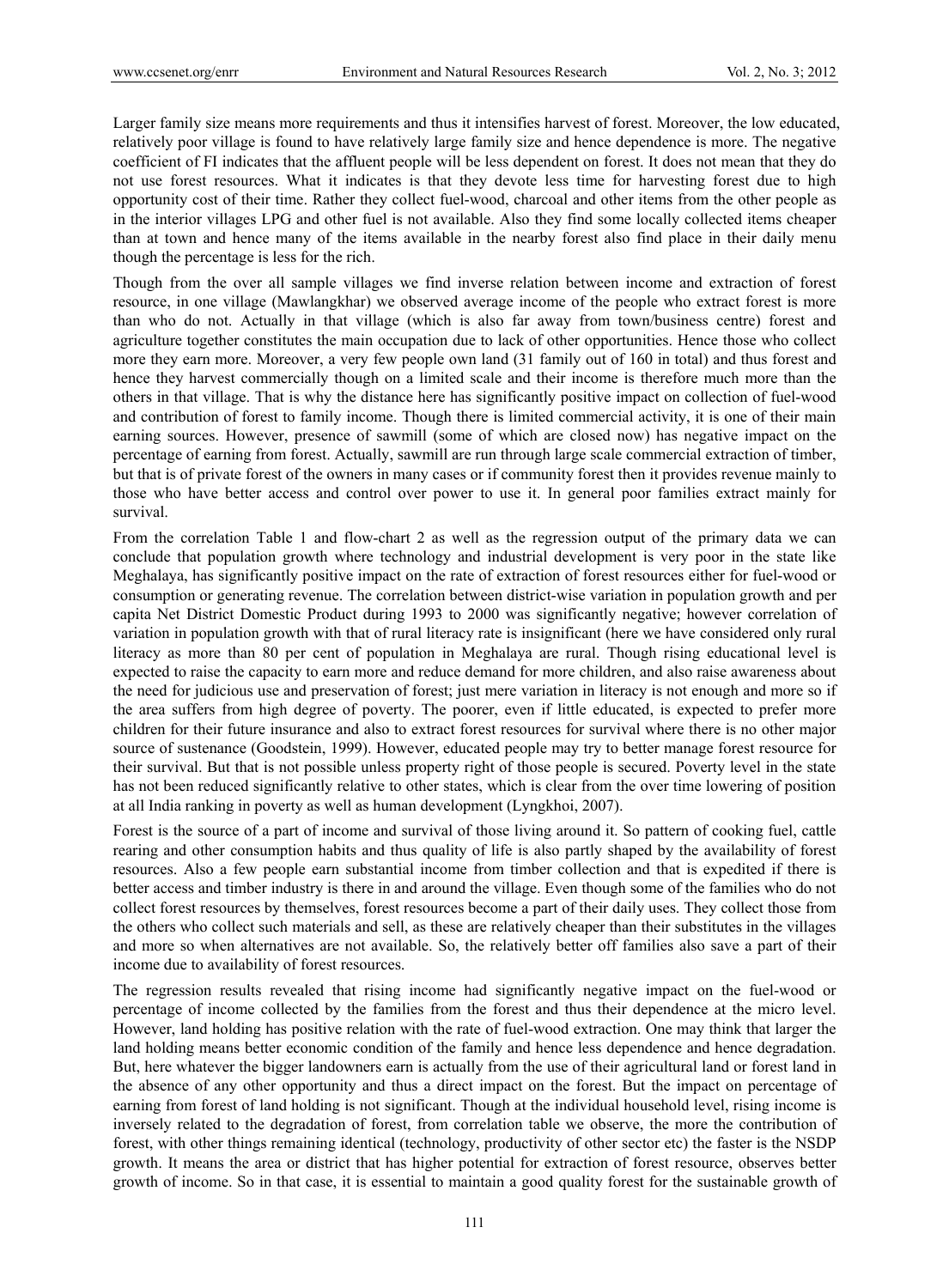the economy. Therefore, although in general rising income is supposed to be associated with the reduction in dependence on forest, in the interior villages without alternative opportunity except farming and where forest is common, the income rises proportionately with extraction.

Collection of fuel-wood or other consumption items is positively associated with the family size, which is significant. Actually a smaller family can also extract more if they do it for commercial purposes or if their per capita consumption of such items is higher.

There is significantly positive impact of distance from nearest town at family level on the fuel-wood extraction or percentage of income earned from the forest. This is because the families of the interior village have less scope of earning from other source and most of them are poor. Also, alternatives of fuel-wood are not available in the interior areas. However, comparing the four villages on personal observation we find that the village adjacent to town or having saw-mill observes more degradation, which has been mainly due to the large scale commercial harvesting in the earlier years. Currently people of that village are relatively less dependent on forest as less resource is available and they find alternative source of income either in nearby town or generated within the village.

Moreover, distance of villagers' from the nearest forest adversely affects the amount of collection as more distance requires more time and manpower to collect the same. But here most of the families in all four villages except a few in Mawtawar are located within forest area and thus we have not considered it in our regression as another explanatory variable. Also though people of Mawlangkhar are highly dependent on forest but degradation (from personal observation) is less as they use forest mainly for subsistence, while in case of Mawtawar marketing is the primary objective and thus degradation is rapid. So even with similar population pressure degradation can be more if extraction is for commercial purposes.

Overall, the results obtained are in support of the recent IPAT analysis (Chertow, 2001) that the environmental stress and damage (here forest resources) depend largely on the heavy population growth, lack of affluence and technological backwardness. Infrastructure and institutional factors are also found important for the management and sustainable use of forest for the welfare of inhabited people.

# **6. Conclusion**

In conclusion, it can be said that the livelihood pattern of the people living in and around the forest areas is highly shaped by the available forest resources that in turn affects the quality of forest. The best way to preserve forest and improve the condition of the people is to improve economic condition of the people through education and technological development, suitable cultivation approach and also to follow a judicious land use pattern so as to maintain the forest resource and its productivity, which in turn provide sustainable sustenance to the people and also improve the condition of the poorer. Participatory management has been advocated by many and thus became an alternative option for this.

Moreover, education would help in controlling population through reduced family size and raise the productivity capacity of people and lead to better management of forest resources for their sustainable benefit. Though good connectivity with the remote areas enhance the chance of commercial extraction, it may help reaching alternative fuel to the interior, increase scope of education and other opportunities to those interior people. If it is associated with simultaneous effort on social forestry, farm forestry, eco-tourism etc then it can help better management of forest. The harvesting should not be stopped as economic condition of those people is highly dependent on forest. Rather, a scientific and judicious approach can help improvement of living conditions of local populace or standard of local economy as well as better management of forest areas.

## **References**

- Aluko, M. A. O. (2004). Sustainable Development, Environmental Degradation and the Entrenchment of Poverty in the Niger Delta of Nigeria. *Journal of Human Ecology: International, Interdisciplinary Journal of Man-Environment Relationship, 15*(1), 63-68.
- Anderson, P. (1989). The Myth of Sustainable Logging: The Case for a Ban on Tropical Timber Imports. *The Ecologist, 19*(5), 166-168.
- Baland, J. M., Bardhan, P. K., Das, S., Mookherjee, D., & Sarkar, R. (2006). Managing the Environmental Consequences of Growth: Forest Degradation in the Indian Mid-Himalayas. paper presented in India Policy Forum.
- Bhagat, R. B., & Hassan, Md. I. (1994). On the Relationship between Population, Underdevelopment and Environment: Are we really in Malthusian Trap? *The Indian Geographical Journal, 69*(2), 93-98.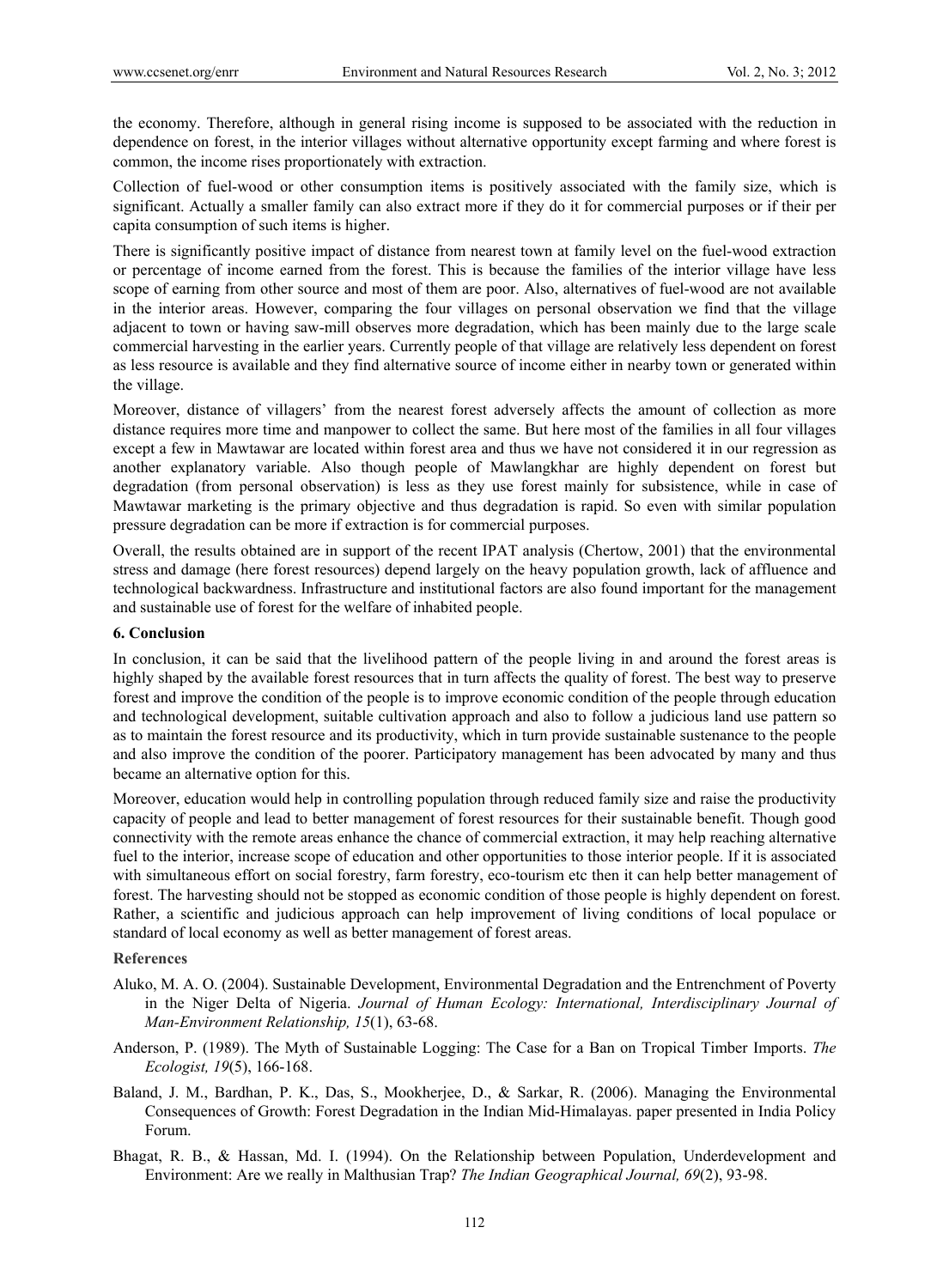- Birdsall, N. (1994). Government, Population and Poverty: A Win-Win Tale. in Lindahl-Kiessling, K. and Landberg, H. (eds.). *Population, Economic Development and the Environment.* Oxford University Press, pp. 173-195.
- Boyce, J. K. (1994). Inequality as a Cause of Environmental Degradation. *Ecological Economics, 11*(3), 3-10. http://dx.doi.org/10.1016/0921-8009(94)90198-8
- Chauhan, I. S., & Chauhan, A. (1998). *Environmental Degradation*. Rawat Publications. Jaipur and New Delhi.
- Chertow, M. R. (2001). The IPAT Equation and Its Variants: Changing Views of Technology and Environmental Impact. *Journal of Industrial Ecology, 3*(4), 13-29.
- Cropper, M., & Griffiths, C. (1994). The Interaction of Population Growth and Environmental Quality. *American Economic Review, 84*(2), 250-254.
- Cruz, W., & Gills, C. (1990). Resource Policy Reform in the Context of Population Pressure: The Philippines and Nepal in Chapman, D. (ed.) *Arresting Renewable Resource Degradation in the Third World*. World Bank Environment Working Paper No. 44, Washington D. C.: The World Bank.
- Dasgupta, Partha, Folke, P. C., & Maler, K. G. (1994). The Environmental Resource Base and Human Welfare. in Lindahl-Kiessling, K. and Landberg, H. (eds.), *Population, Economic Development and Environment*. Oxford University Press. pp. 25-50.
- Datta, S. (2000). Population Growth and Natural Resource Base in Meghalaya. in Datta Ray, B. (ed.) *Population, Poverty and Environment in North East India*. Concept Publishing Company. New Delhi. pp. 173-182.
- De, U. K. (2003). Economic Incentive and Environmental Management: A Study of Forestry in North-East India. in Husain, Z. (ed.) *Environmental Issues of North East India*. Regency Publications. New Delhi. pp. 170-188.
- De, U. K. (2006). Population, Poverty and The Problem of Natural Resource Management. Paper presented in the Conference on Demographic Dividend on 5-1-2006, organised by Liberty Institute in New Delhi.
- Dreze, J., & Sen, A. K. (1989). *Hunger and Public Action*. Clarendon Press. Oxford, London.
- Dutta, R. (2000). Ecological Degradation and Forest Resources in Meghalaya. in Datta Ray, B. (ed.) *Population, Poverty and Environment in North East India*. Concept Publishing Company. New Delhi, pp. 382-85.
- Ehrlich P. R. (1968). *The Population Bomb*. Sierra Club. Ballantine, New York.
- Ehrlich, A. R., & Ehrlich, P. R. (1990). *The Population Explosion*. New York.
- Engelman & Robert. (1997). Population as a Scale Factors: Impacts on Environment and Development. in Pachauri, R.K. and Qureshy, Lubina F. (eds.) *Population, Environment and Development*. Tata Energy Research Institute, New Delhi, pp. 15-33.
- FAO. (1993). *Strategies for Sustainable Agriculture and Rural Development: The Role of Agriculture, Forestry and Fisheries*. Rome: United Nations Food and Agriculture Organisation.
- Gill, M. S. (1999). Population and Environment in District Leh (Ladakh), Jammu and Kashmir). *Population Geography – a Journal of the Association of Population Geographers of India, 21*(1 and 2), 19-30.
- Goodland, R. (1991). *Tropical Deforestation Solutions, Ethics and Religions*. World Bank Environment Working Paper. Washington D. C.: The World Bank.
- Goodstein, E. S. (1999). *Economics and the Environment.* (2nd ed.). Chapter on Poverty, Population and the Environment. Prentice Hall. New Jersey, 429-460.
- Grossman, G., & Krueger, A. (1995). Economic Growth and the Environment. *The Quarterly Journal of Economics*, 353-377. http://dx.doi.org/10.2307/2118443
- Hardin, G. (1968). The Tragedy of the Commons. *Science, 162*, 124-48.
- Husain & Zahid. (1994). Ecological Implications of Population Growth in North East India*,* in Mukherjee, S (ed.) *Demographic Profile of North East India.* Omsons Publications, New Delhi, 116-126.
- Ives, J. D., & Messerli, B. (1988). *The Himalayan Dilemma*, London: Routledge.
- Jaganathan, N. V. (1989). *Poverty, Public Policies and the Environment*, World Bank Environment Working Paper No. 24, Washington DC: The World Bank.